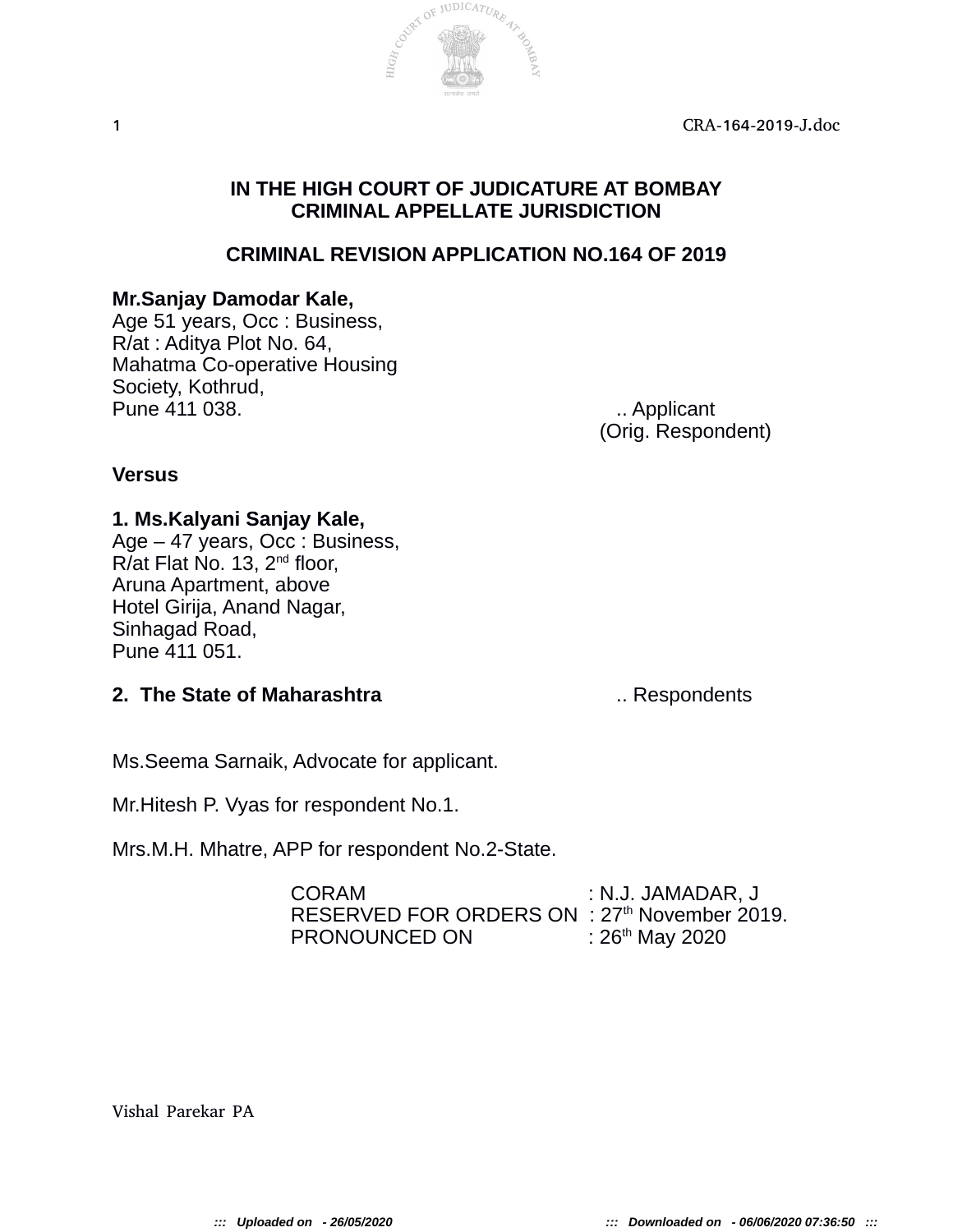

#### **JUDGMENT :**

1. The challenge in this Revision Application is to the judgment and order dated 7<sup>th</sup> February, 2019 passed by Judge, Family Court No. 2, Pune in Petition No.E-102 of 2016, whereby the learned Judge was persuaded to order payment of an amount of Rs.15,000/- per month to the Respondent-wife from the date of application and an amount of Rs.7,000/- as cost of litigation under section 125 of the Code of Criminal Procedure 1973 ("the Code").

2. For the sake of convenience and clarity, the parties are hereinafter referred to in the capacity in which they were arraigned before the learned Judge, Family Court.

3. Shorn of the necessary details the background facts leading to this Application can be stated as under:

The marriage of the Applicant was solemnized with the Respondent on  $12<sup>th</sup>$ November, 1997 in accordance with Hindu religious rites and ceremonies. The Applicant claimed, since inception of marital life the Respondent treated the Applicant with extreme cruelty. The Applicant was subjected to harassment in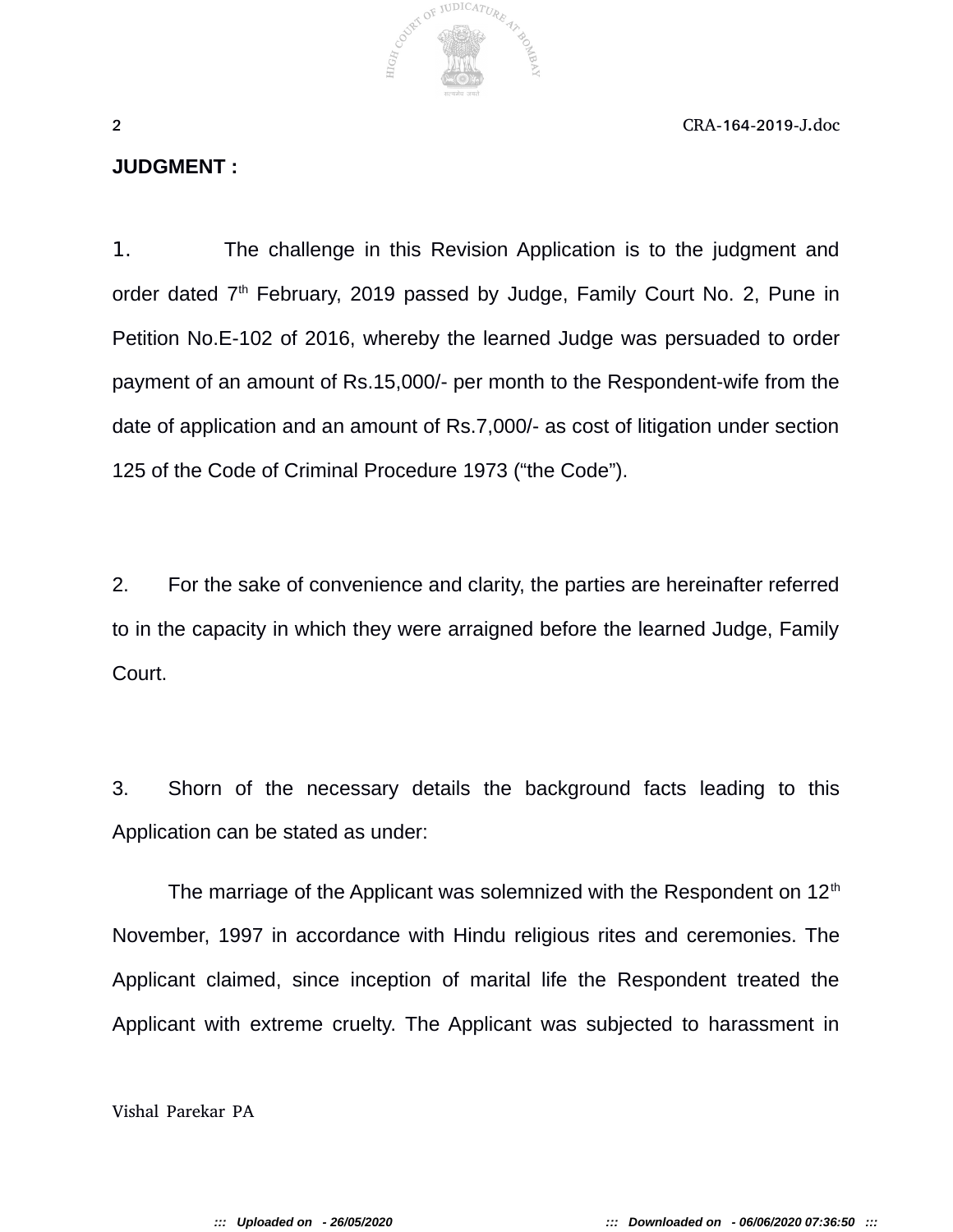

order to coerce her to meet unlawful demands. The Respondent had dropped the Applicant at her parental home at Satara in the month of January, 1999. Despite repeated assurances the Respondent did not come to fetch back the Applicant to her marital home. Ultimately with the intervention of police the Applicant was allowed to enter her matrimonial home at Mahatma Society, Pune. Thereafter the Respondent and Applicant moved out of the matrimonial home and started to reside separately from the in-laws of the Applicant, at Karve Nagar, Pune. Subsequently, the Applicant and Respondent shifted to an apartment at Sinhgad Road, Pune.

In the month of April, 2007 the Respondent expressed his desire to obtain divorce from the Applicant. When the Applicant remonstrated, the Respondent illtreated her. In order to avoid harassment at the hands of the Respondent the Applicant signed the documents for presenting a Petition for obtaining divorce by mutual consent as the Respondent had assured the Applicant that he would continue to maintain the marital relationship with her despite a paper decree of divorce. Accordingly, a decree of divorce by mutual consent was obtained on  $25<sup>th</sup>$ October, 2007. Despite, the decree of dissolution of marriage, the Respondent continued to visit the Applicant at her apartment at Singhgad road and had marital relations as well.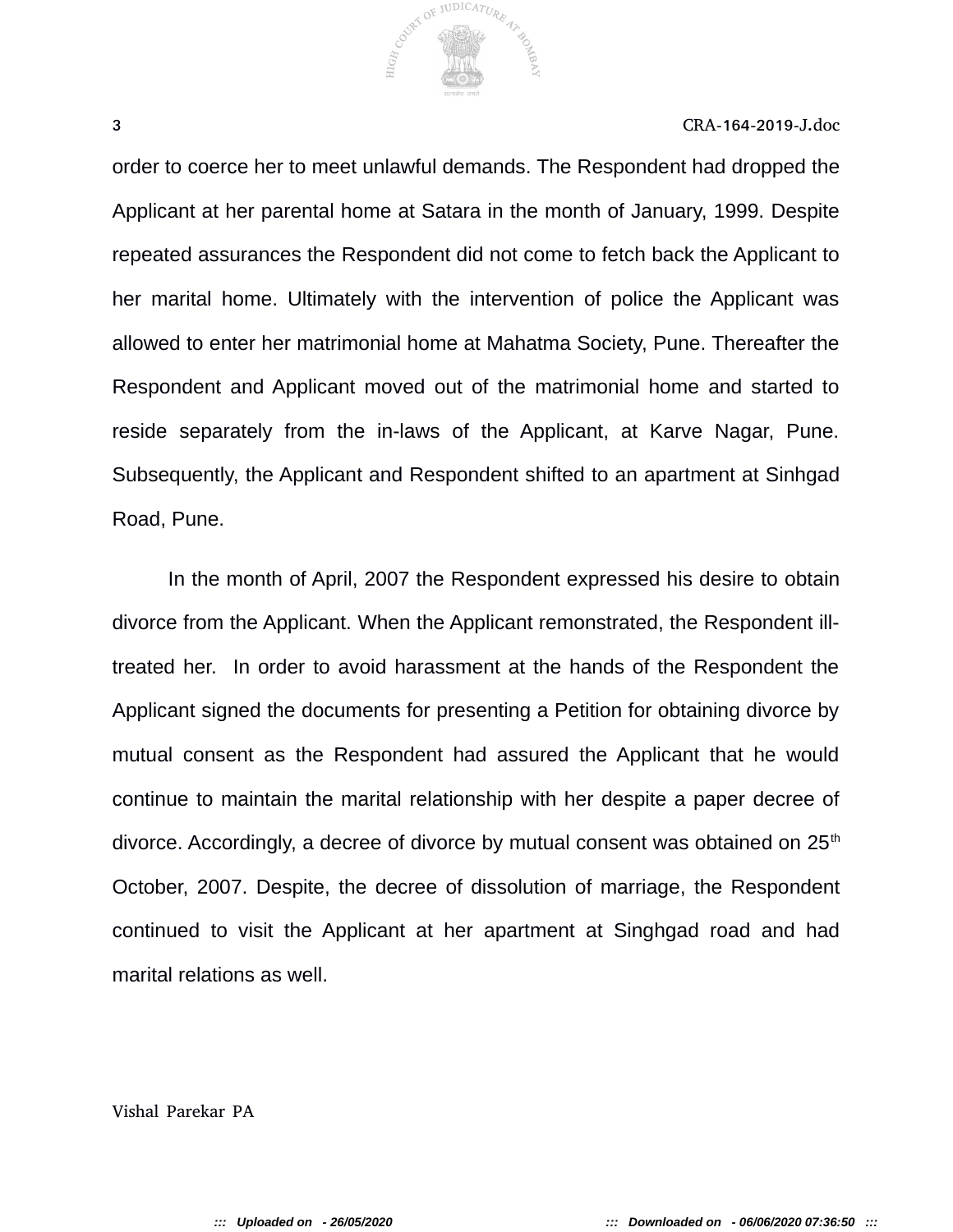4. From the month of September, 2012 the Respondent stopped the visits to the house of the Applicant. The Respondent had not made any provision for the maintenance and livelihood of the Applicant. The Applicant has no source of income. The Applicant could sustain herself on the financial support of her father. In contrast, the Respondent has sufficient means. The Respondent deals in a thriving business under the name and style "P.C.Care". The Respondent owns a huge bungalow at Mahatma Society and another plot of land at Budhwar Peth, Pune. The Respondent also owns an office premises admeasuring 400 sq.ft. at Shaniwar Peth, Pune. Despite having sumptuous income the Respondent refused and neglected to provide for the necessities of life of the Applicant. Hence, the Applicant was constrained to prefer the application for award of maintenance at the rate of Rs.50,000/- per month, under section 125 of the Code.

COUNTY OF JUDICATURE 47

5. The Respondent appeared and resisted the claim by filing written statement. The Respondent controverted the allegations that the Applicant was subjected to ill-treatment. In contrast, according to the Respondent, the Applicant was suffering from psychological illness and thus the marriage could not be consummated. At the instance of the Respondent, the Applicant availed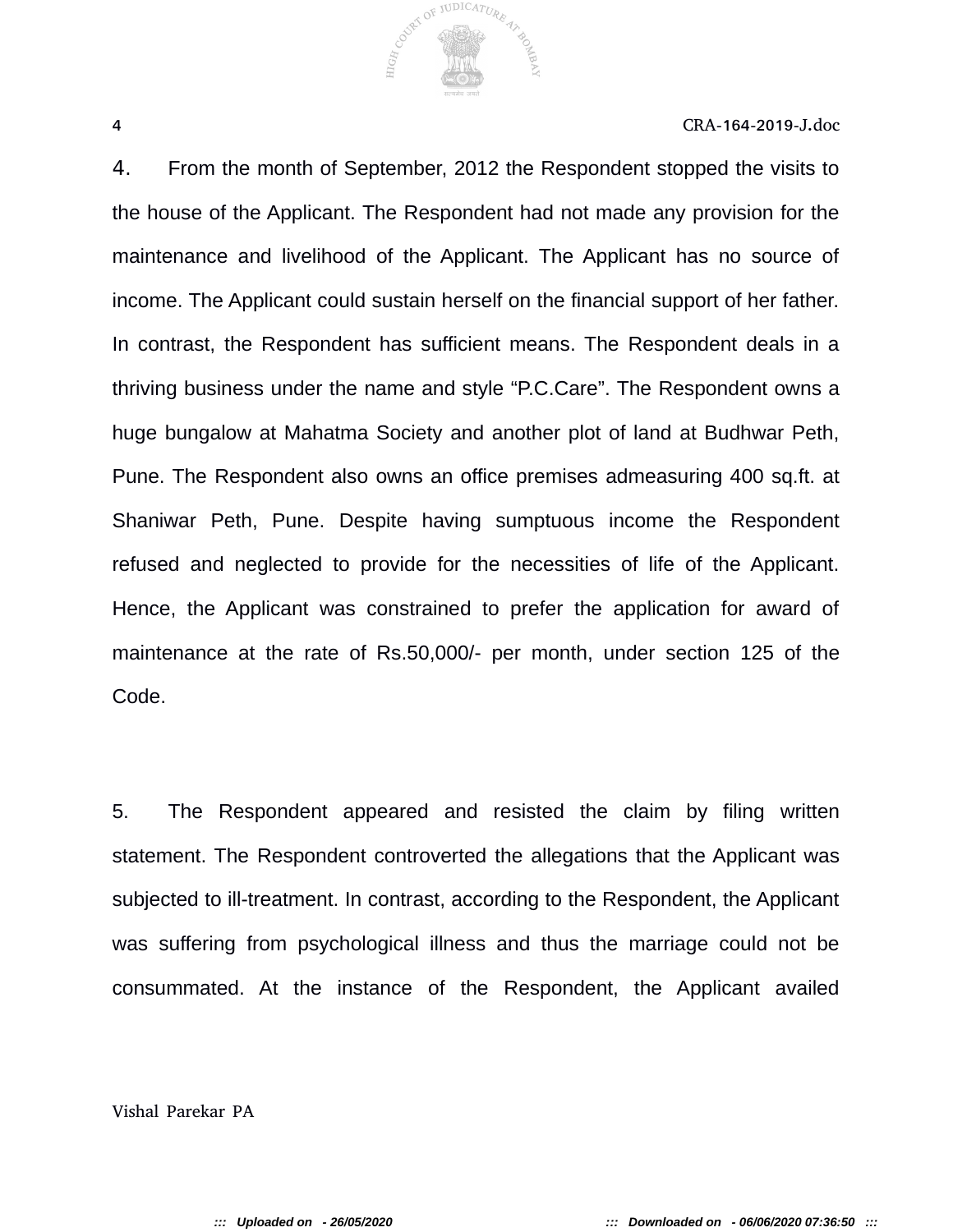

treatment from leading sexologists yet there was no improvement in the psychological condition of the Applicant. As the marriage could not be consummated on account of the psychological problems, which the Applicant suffered from, the Respondent had filed a Petition under section 12(1)(a) and section 13(1)(ia) of the Hindu Marriage Act, 1955 ('the Act,1955'). In a counterblast, the Applicant took undue advantage of the police machinery and forced herself into the matrimonial house. The Applicant and Respondent resided separately in a flat at Karve Nagar. Thereafter, the Applicant and Respondent moved to a flat on Singhgad road in August, 2004. The Applicant was desirous of perusing her carrier and opened a beauty parlor under the name and style of "Kalyani Beauty Parlor".

6. Despite earnest efforts, the marriage could not be consummated. Hence, the Applicant and Respondent mutually agreed to seek divorce by mutual consent. The Applicant had become financially independent as she was successfully running the beauty parlor business. The Applicant, thus, agreed not to claim any maintenance including Streedhan. The decree of divorce was passed on the strength of the free volition of the parties. The allegations of the said decree having been obtained by fraud were thus stoutly denied by the Respondent.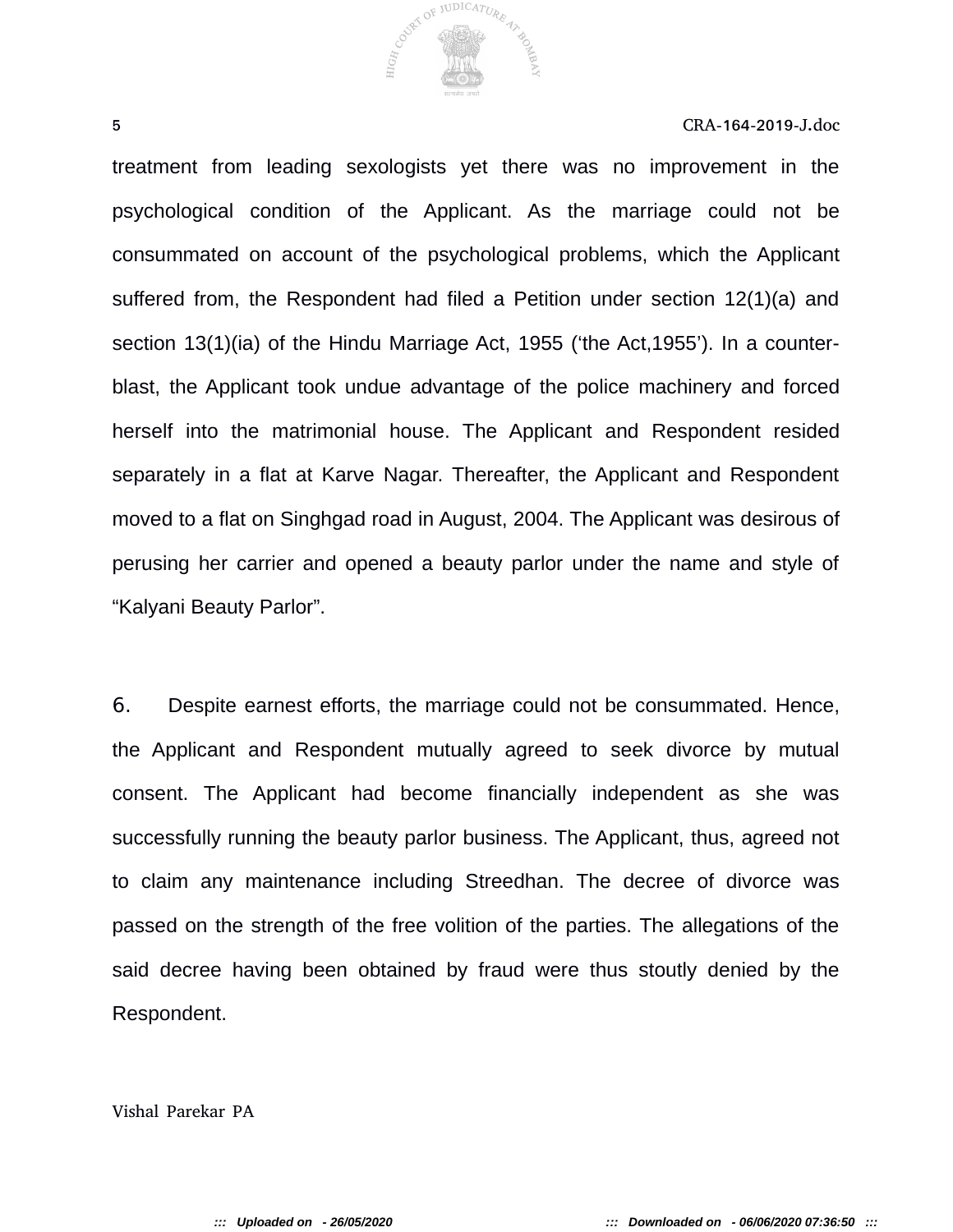COUNTY OF JUDICATURE 47

6 CRA-164-2019-J.doc

7. The Respondent further contended that the Respondent got remarried in the month of January, 2011. Over the period of time, the business of the Respondent has eroded and is almost on the verge of closure. The bungalow at Mahatma Society is a property inherited from his late father, in which he has 1/3 share only. The Respondent's mother, unmarried sister and the second wife are dependent on the Respondent. The entitlement of the Applicant to claim maintenance is thus contested by the Respondent.

8. In the backdrop of the aforesaid pleadings, the learned Judge, Family Court recorded the evidence of Applicant and Respondent in support of, and opposition to, the claim for maintenance. The parties tendered documents in support of their rival claims. After appraising the evidence and material on record the learned Judge, Family Court was persuaded to allow the application holding inter alia that the Respondent has refused or neglected to maintain the Applicant who is unable to maintain herself, despite the Respondent having sufficient means to maintain the Applicant. The learned Judge was of the view that the fact that the Applicant had given up her claim for maintenance, when the decree for divorce by mutual consent was passed, does not detract materially from her claim as such an agreement not to claim maintenance or waive the right of maintenance was opposed to public policy. The Applicant being a wife, despite being a divorcee, within the meaning of Explanation (b) to section 125(1) of the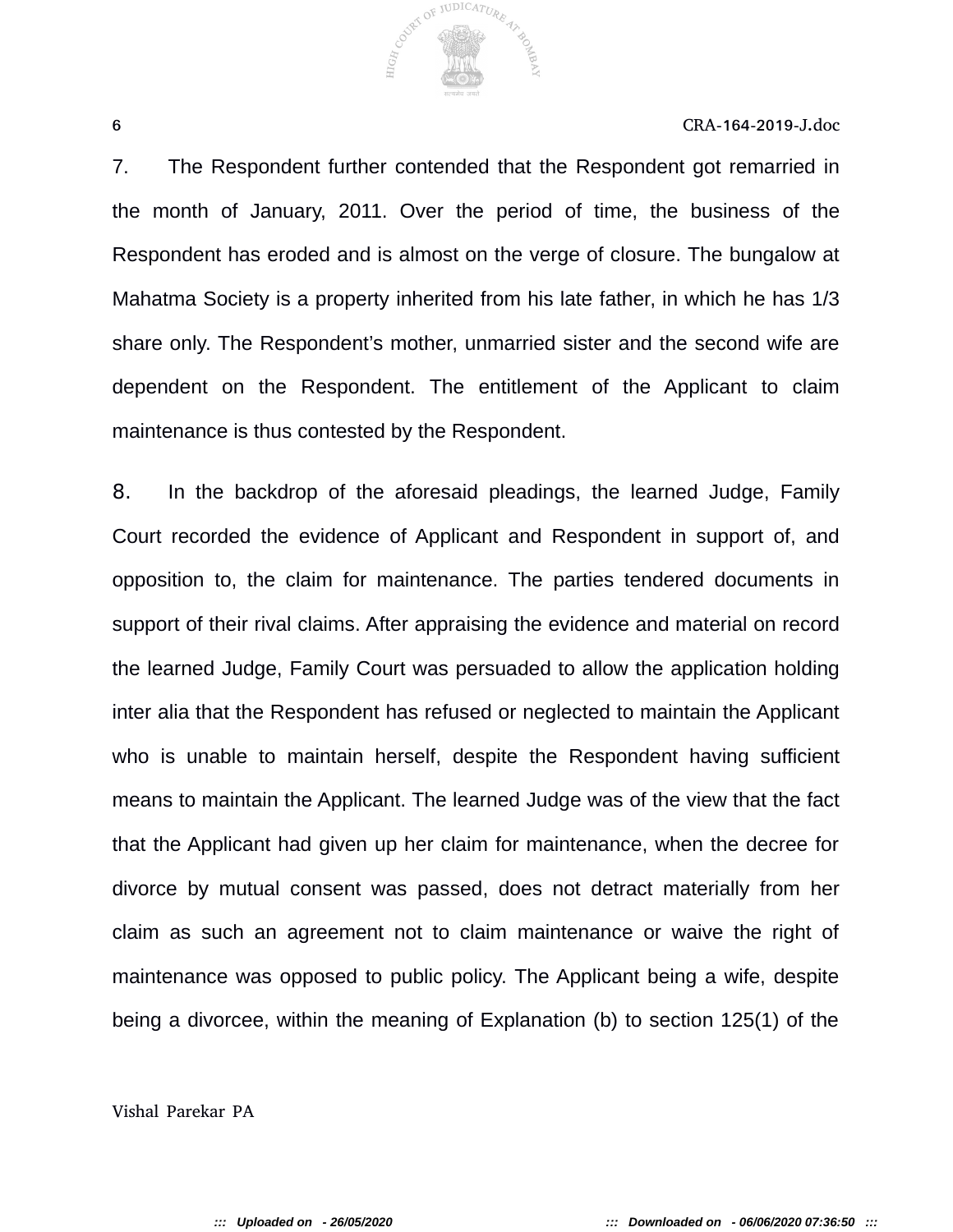

Code, the agreement to reside separately from the Respondent does not disentitle her from claiming maintenance, held the learned Judge.

9. Being aggrieved by and dissatisfied with, the aforesaid reasons and findings the Respondent-husband has invoked the revisional jurisdiction of this Court. I have heard Smt.Seema Sarnaik, the learned counsel for the Respondent-husband and Mr.Hitesh Vyas, the learned counsel for the Applicantwife at some length. Perused the material on record.

10. To start with, it would be apposite to note that there is not much controversy over the marital relationship, which the parties had. It is indisputable that the marriage was solemnized on  $12<sup>th</sup>$  November, 1997. Initially the parties resided in the matrimonial home at Mahatma Colony, Pune along with the in-laws of the Applicant. Later on, the Applicant and Respondent started to reside separately in a rented apartment at Karve Nagar. Therefrom, they shifted to another rented apartment at Singhgad Road, Pune in the year 2004. It is indubitable that the parties had no issue out of the wedlock. The fact that the Applicant and Respondent had filed an application for divorce by mutual consent on 24<sup>th</sup> April, 2007 and a decree of divorce by mutual consent came to be passed on 25th October, 2007 is also not much in contest. However, the circumstances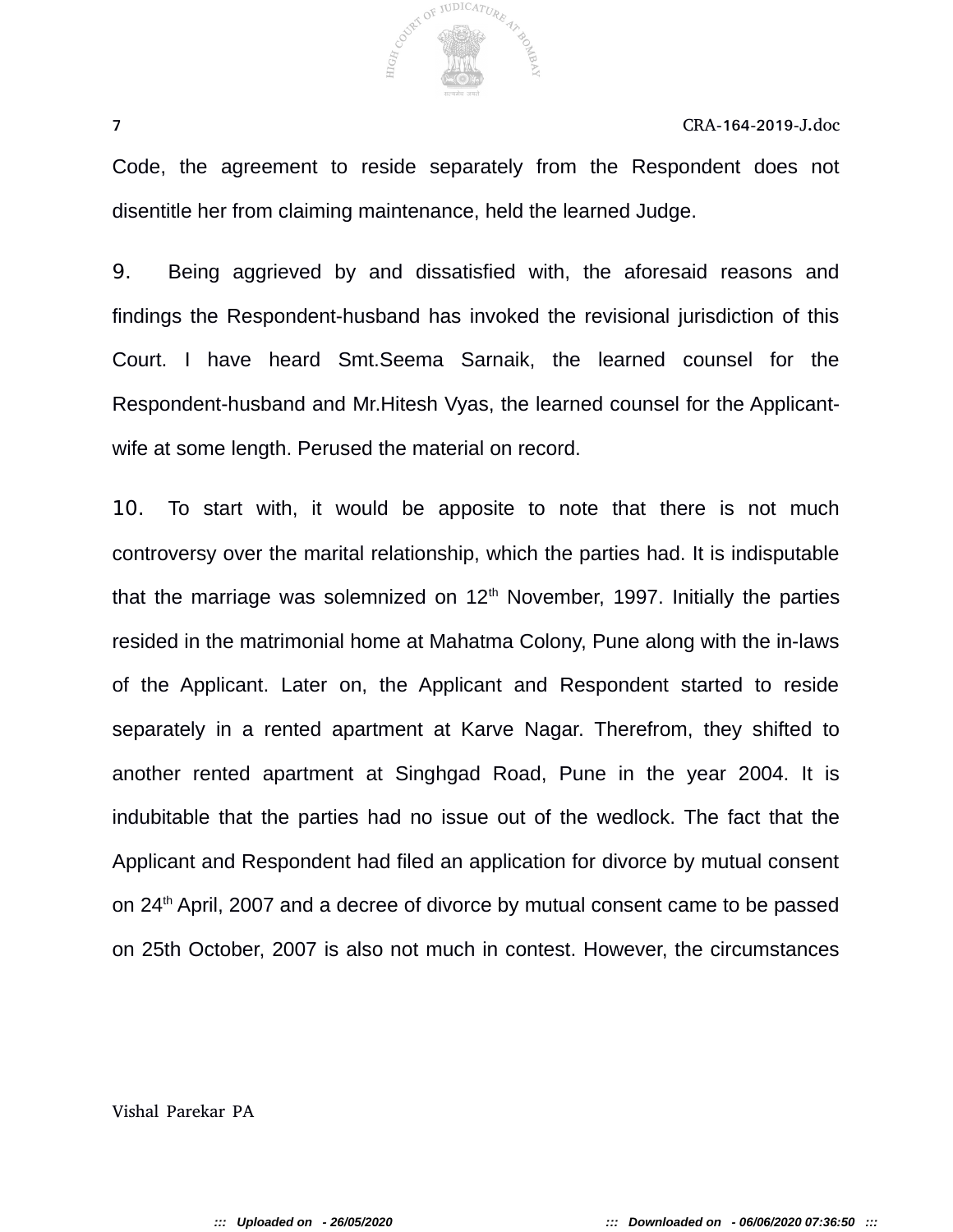

in which the said decree of divorce by mutual consent was obtained are sought to be put in contest.

11. In the application an endeavor was made by the Applicant to demonstrate that the said decree of divorce was obtained by fraud. A case was sought to be set up that the Respondent had persuaded the Applicant to execute documents and appear before the Court for obtaining the decree of divorce by giving an assurance that the marital bond would continue despite the decree of divorce and it would remain a paper decree. The learned Judge, Family Court was not persuaded to accede to this case of the Applicant. After adverting to the manner in which the Applicant fared in the cross examination as regards the circumstances in which the decree of divorce was passed, including the inaction on the part of the Applicant for almost 9 years to agitate the said grievance of the decree having been obtained by fraud, the learned Judge, and, in my view, rightly, came to the conclusion that the said claim of the Applicant did not merit acceptance. There is no material on record to indicate at any point of time till the filing of the instant Petition for award of maintenance the Applicant had ever raised any grievance about the decree of divorce having been obtained by fraud. Even if the case of the Applicant is taken at par and it is assumed that the Respondent continued to visit her upto September, 2012, the inaction on the part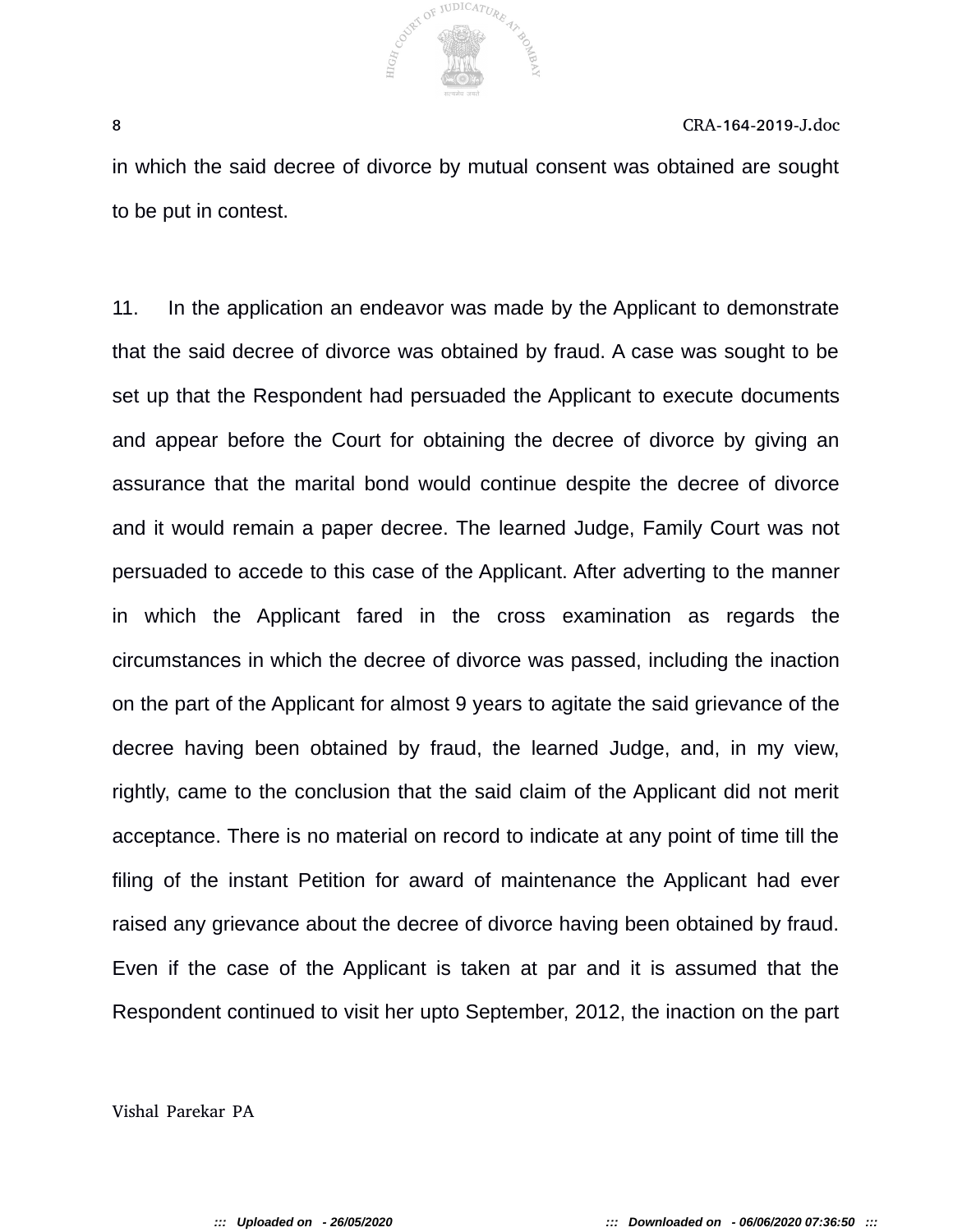

of the Applicant from the year 2012 to the year 2016, in which the Petition for maintenance came to be filed, is rather inexplicable.

12. The learned counsel for the Respondent-husband in the aforesaid setting of the matter would urge that the learned Judge, Family Court committed a manifest error in arriving at a finding that the Respondent had refused or neglected to maintain the Applicant and that the Applicant was unable to maintain herself. Amplifying the submission, the learned counsel would urge that the Applicant having voluntarily relinquished her right of maintenance when the decree of divorce by mutual consent was passed on 25<sup>th</sup> October, 2007, was not legally entitled to turn around and seek maintenance from the Respondent. According to learned counsel for the Respondent, in view of the clear and unequivocal agreement, not to seek maintenance, which was recorded by the learned Judge, Family Court while passing the decree of divorce by mutual consent, the Respondent was under no legal obligation to provide maintenance to the Applicant. Thus, under no circumstances the finding of refusal or neglect to maintain could have been recorded against the Respondent.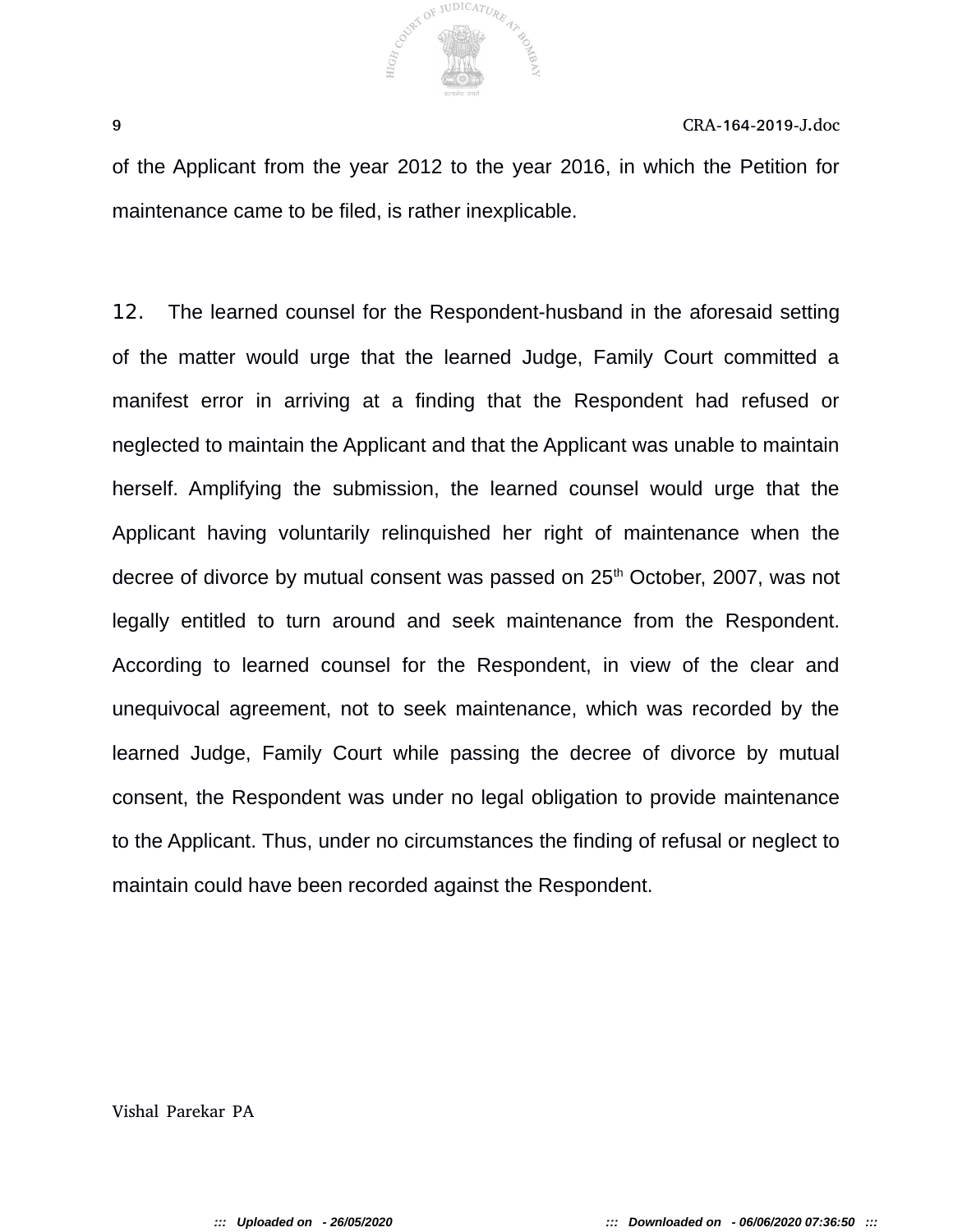

13. Smt. Sarnaik urged with tenacity that even the finding that the Applicant was unable to maintain herself is infirm and not borne out by the material on record. There is unflinching material to demonstrate that when the decree of divorce was passed, in the year 2007, the Applicant was running the business under the name and style "Kalyani Beauty Parlor". This fact is even recorded in the judgment of the Family Court, whereby decree of divorce was granted. The fact that the applicant continued to carry on the said business even upto the date of filing of the application is established by the Respondent by placing documents on record. Yet the learned Judge, Family Court recorded an erroneous finding that the Applicant was not carrying on any business and was unable to maintain herself. This finding vitiated the entire order, urged Smt. Sarnaik.

14. In opposition to this, Mr.Vyas, the learned counsel for the Applicant-wife stoutly submitted that the defence sought to be put forth by the Respondent is misconceived. In view of the provisions contained in section 125(1), Explanation (b) of the Code, wife includes a woman who has been divorced or has obtained a divorce from her husband and has not remarried. Admittedly, the Applicant has not remarried. The fact that the Applicant resides separately from the Respondent in pursuance of the decree of divorce, even if taken at par, thus does not disentitle the Applicant, being a divorced wife, from claiming maintenance, urged the learned counsel for the Applicant. The agreement not to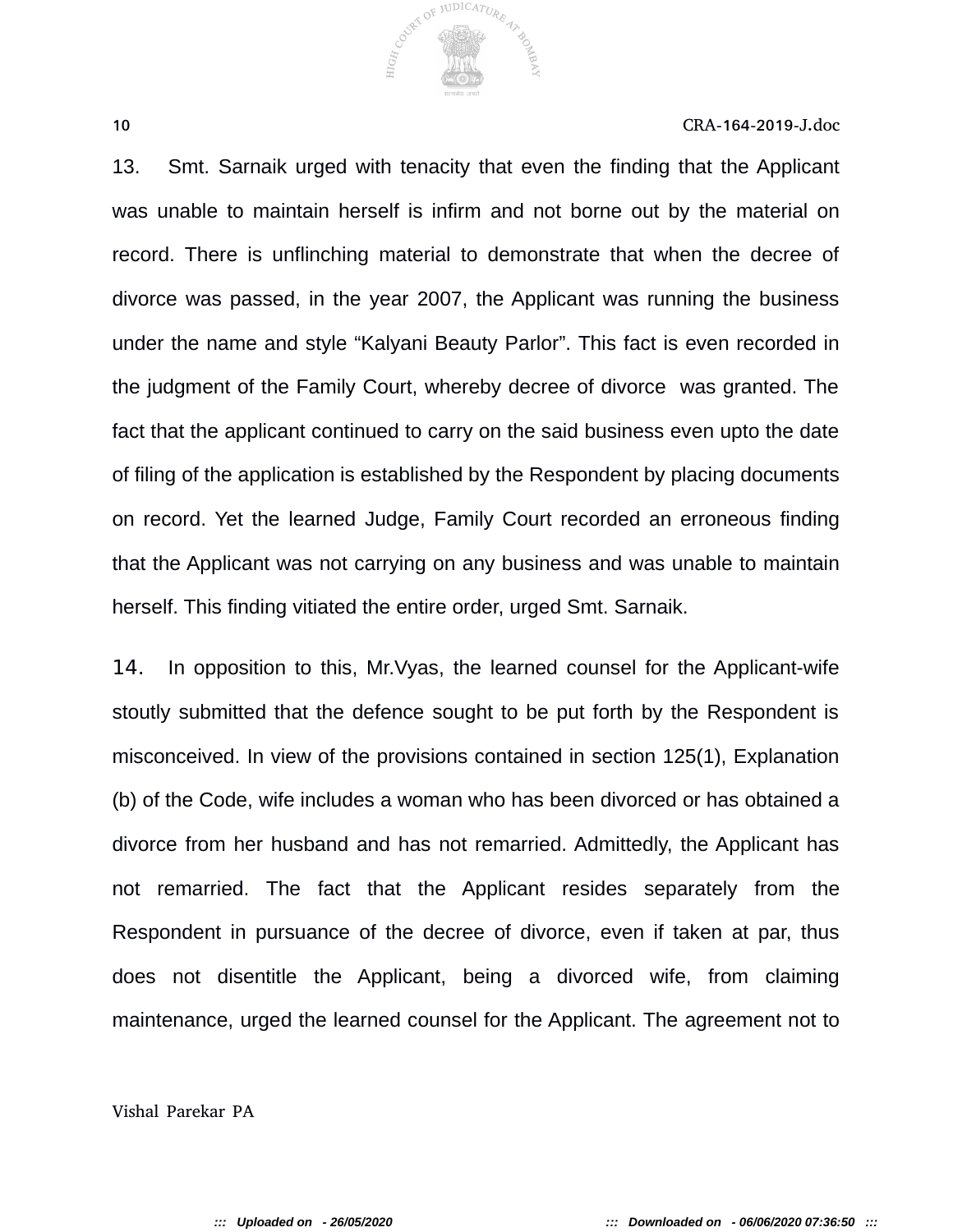

claim maintenance which is in teeth of the statutory provision, the object of which is to prevent vagrancy and destitution, does not operate as a bar to claim maintenance. Such an agreement, being opposed to the public policy, does not override the statutory ameliorative provisions, urged the learned counsel for the Applicant.

15. Smt. Sarnaik, the learned counsel for the Respondent endevoured to join the issue by canvassing a submission that if Applicant was desirous of claiming maintenance, in spite of having relinquished the right to claim maintenance, the proper remedy for the Applicant was to file a Petition under section 25 of the Hindu Marriage Act, 1955. However, an application under section 125 of the Code for award of maintenance was legally untenable, urged Smt. Sarnaik.

16. The learned Judge, Family Court was not persuaded to agree with the submission on behalf of the Respondent that the agreement not to claim maintenance, recorded by the learned Judge, Family Court while granting decree of divorce by mutual consent, disentitled the Applicant from claiming maintenance. The learned Judge was of the view that such an agreement was in derogation of the statutory provision and was also opposed to public policy. The approach adopted by the learned Judge, Family Court appears to be in consonance with law.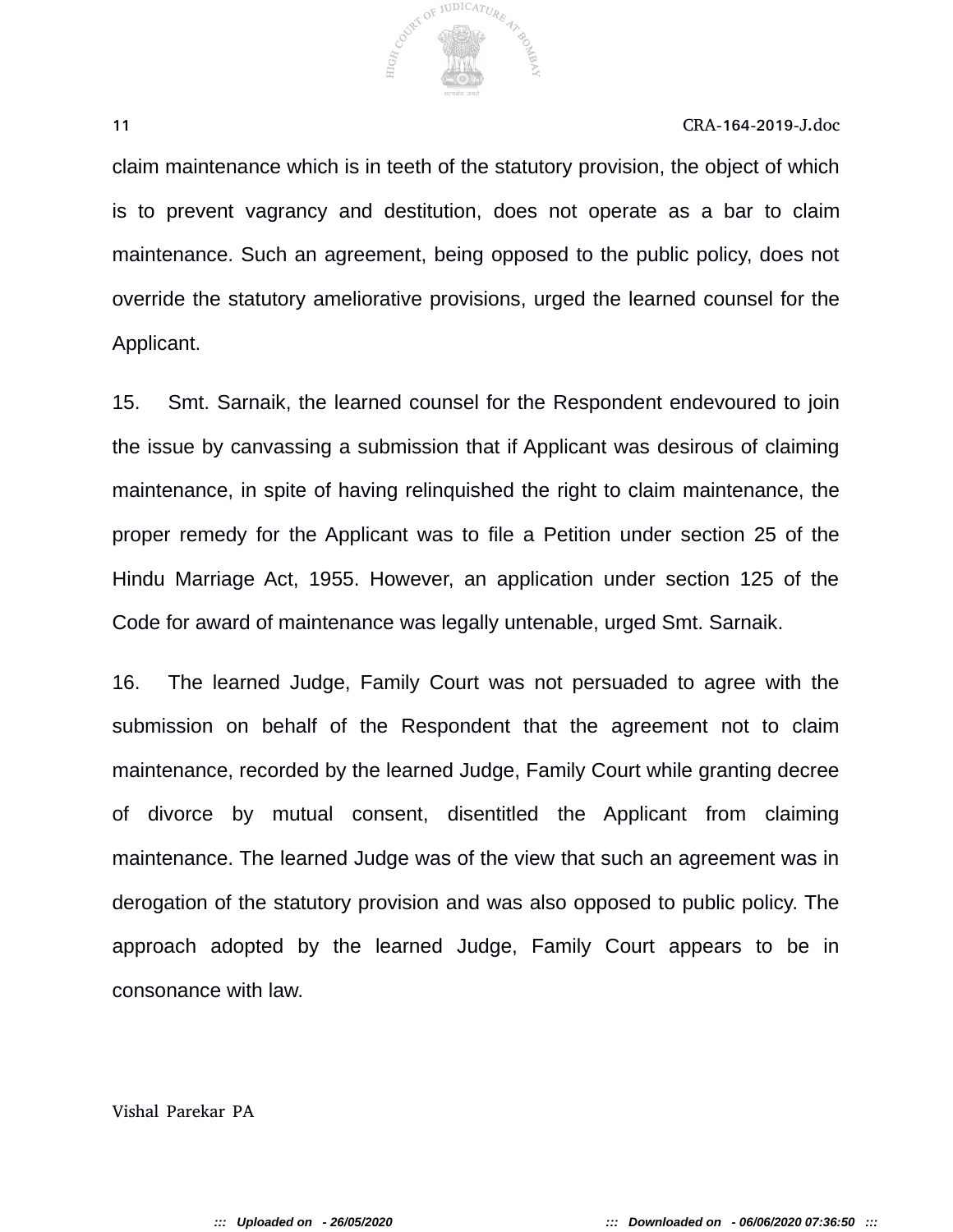

17. The legal position in this context is no longer *res-integra*. Sub section (4) of section 125 of the Code of Criminal Procedure, on the strength of which the submission was sought to be advanced, on behalf of the Respondent, reads as under:

#### *"Section 125(4) in The Code Of Criminal Procedure, 1973 :*

*(4) No Wife shall be entitled to receive an allowance from her husband under this section if she is living in adultery, or if, without any sufficient reason, she refuses to live with her husband, or if they are living separately by mutual consent."*

18. The import of aforesaid provision fell for consideration before the Supreme Court in the case of Rohtash Singh vs Smt. Ramendri And Ors,<sup>1</sup>. The Supreme Court, after analysing the text of aforesaid provision, held that all the three circumstances contemplated by sub section (4) of section 125 of the Code, namely, wife is living in adultery, wife has refused to live with her husband without any sufficient reason and the parties are living separately by mutual consent presupposed the existence of matrimonial relations. The provision would be applicable where the marriage between the parties subsists and not where it has come to an end.

1 (2000)3 SCC 180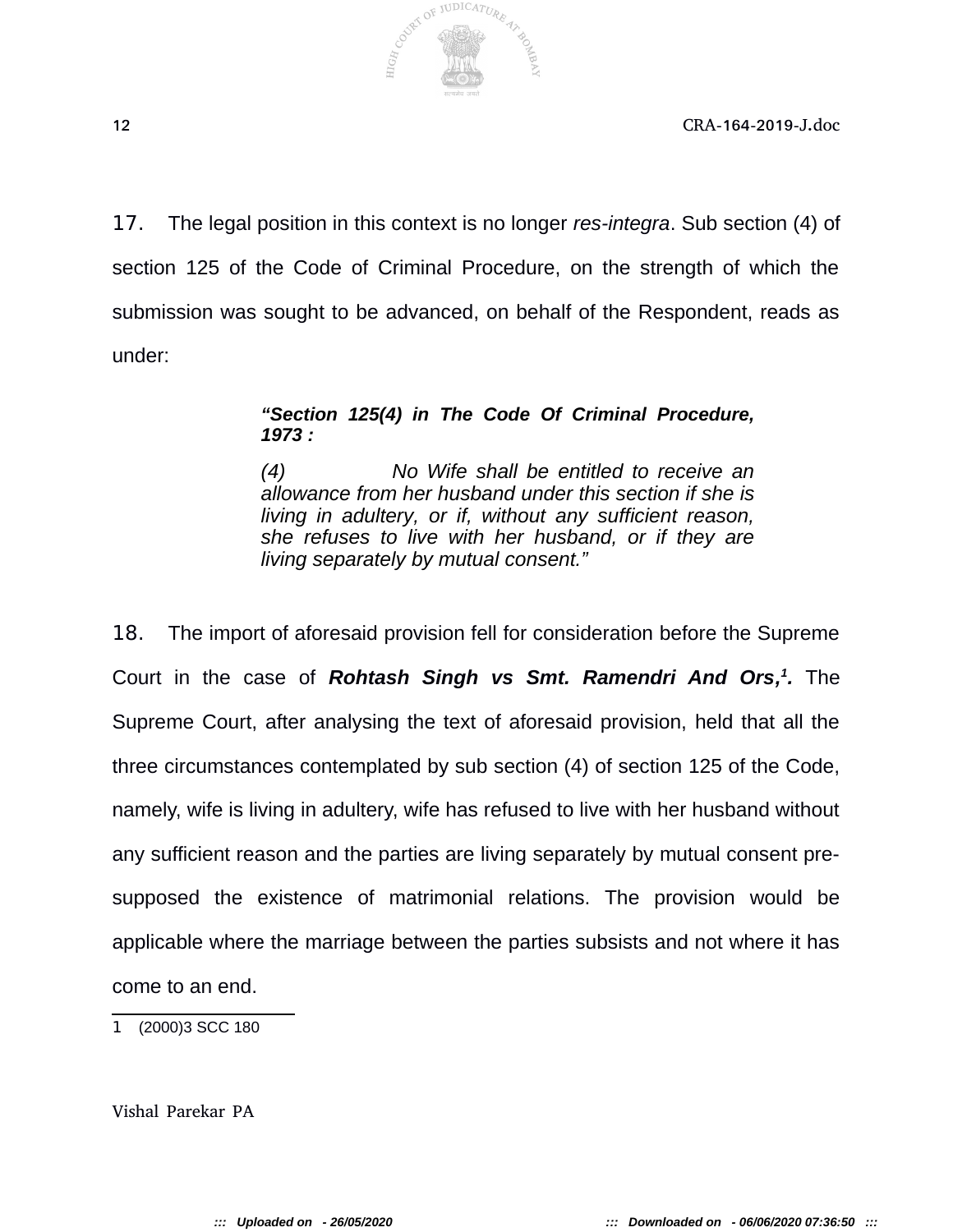

19. In the aforesaid case, the Supreme Court considered the question whether a wife against whom a decree of divorce has been passed on account of her deserting the husband can claim maintenance allowance under section 125 of Code of Criminal Procedure. The question was answered in the affirmative with the following observations:

*"8 ……………But though the marital relations came to an end by the divorce granted by the Family Court under Section 13 of the Hindu Marriage Act, the respondent continues to be "wife" within the meaning of Section 125 Cr.P.C. on account of Explanation (b) to Sub-section (1) which provides as under :-* 

*"Explanation. - For the purposes of this Chapter -* 

*(a) ...................................................................* 

*(b) "wife" includes woman who has been divorced by, or has obtained a divorce from her husband and has not remarried."* 

*9 On account of the Explanation quoted above, a woman who has been divorced by her husband on account of a decree passed by the Family Court under the Hindu Marriage Act, continues to enjoy the status of a wife for the limited purpose of claiming Maintenance Allowance from her ex-husband. This Court in Captain Ramesh Chander Kaushal v. Mrs. Veena Kaushal and Others, AIR (1978) SC 1807, observed as under :-* 

> *"9. This provision is a measure of social justice and specially enacted to protect women and children and falls within the constitutional sweep of Article 15(3) reinforced by Art. 39. We have no doubt that, sections of statutes calling for construction by courts are not petrified print but vibrant words with social functions to fulfil. The brooding presence of the constitutional empathy for the weaker sections like women and children must inform interpretation if it has to have*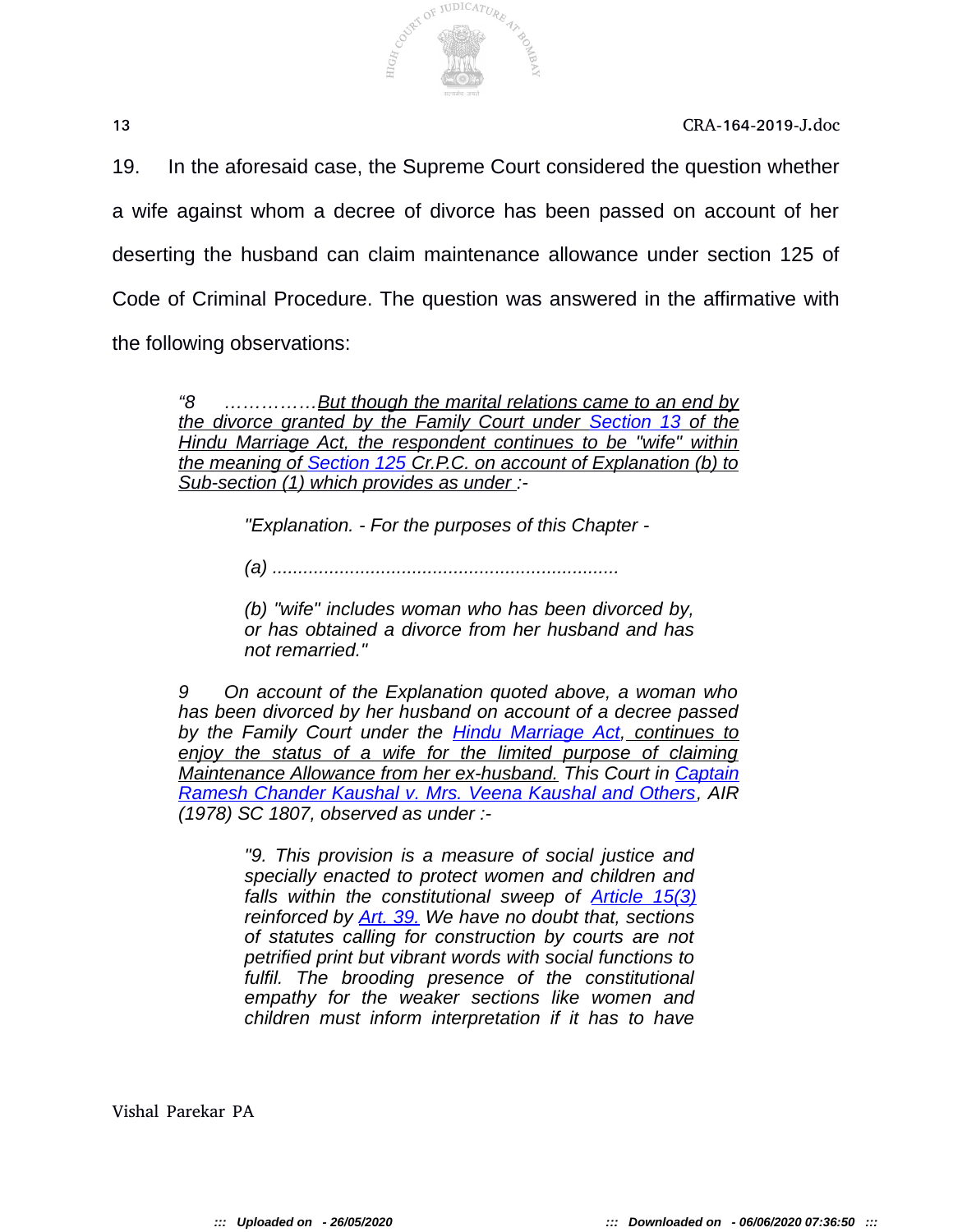

*social relevance. So viewed, it is possible to be selective in picking out that interpretation out of two alternatives which advances the cause-the cause of the derelicts."* 

*10 Claim for maintenance under the first part of Section 125 Cr.P.C. is based on the subsistence of marriage while claim for maintenance of a divorced wife is based on the foundation provided by Explanation (b) to Sub-section (1) of Section 125 Cr. P.C. If the divorced wife is unable to maintain herself and if she has not remarried, she will be entitled to Maintenance Allowance."*

(emphasis supplied)

20. The Supreme Court summarized the legal position to the effect that a woman after divorce becomes destitute. If she cannot maintain herself and remains unmarried, the man who was once her husband continues to be under a duty and obligation to provide maintenance to her.

21. In view of the aforesaid exposition of law, the resistance to the claim sought to be put forth by the Respondent on the premise that the Applicant is residing separately by mutual consent is unworthy of acceptance.

22. The second limb of the submission based on the agreement not to claim maintenance or relinquishment of the statutory right of maintenance is also equally fragile. The object of the provisions contained in section 125 of the Code cannot be lost sight of. Indisputably the provision is a measure of social justice and its object is to prevent destitution and vagrancy. The statutory right of wife of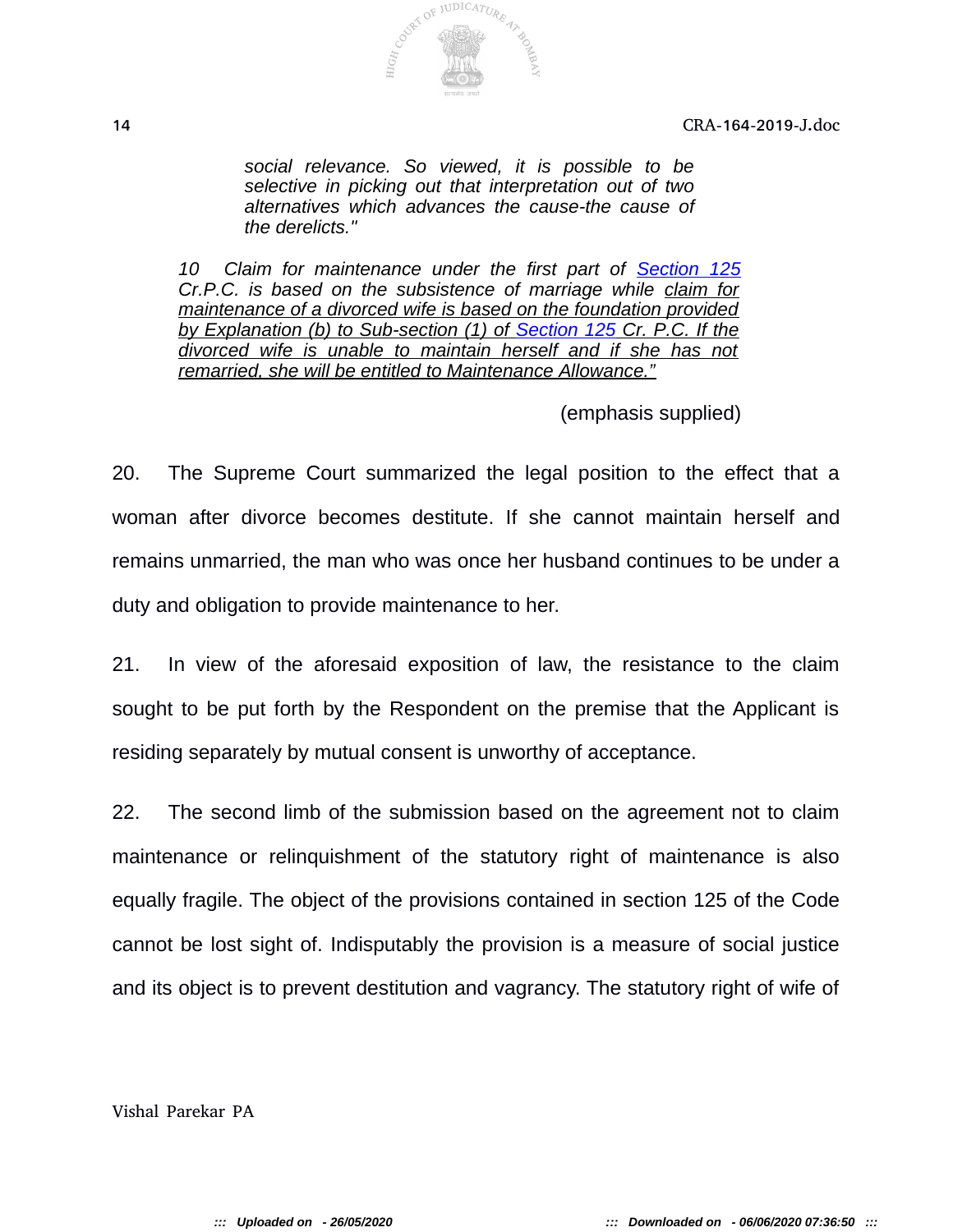

maintenance cannot be permitted to be bartered away or infringed by setting up an agreement not to claim maintenance. Such a clause in the agreement would be void under section 23 of the Indian Contract Act, being opposed the public policy. The fact that the said agreement was recorded in the decree of divorce passed by the Family Court does not carry the matter any further. It is trite that when a decree is passed on the basis of the consent terms, the consent terms constitute nothing but contract with the imprimatur of the Court. If a term of the contract is void, being opposed to the public policy, the fact that a consent decree rests on it does not add any sanctity to such contract, nor the decree insulates it from the consequence of being declared as void.

23. A profitable reference, in this context, can be made to a judgment of this Court in the case of *Ramchandra Laxman Kamble vs. Shobha Ramchandra Kamble, 2019 All. M.R. Cri. 426,* wherein this Court after adverting to a number of pronouncements had enunciated the legal position to the effect that, there are several rulings, which take the view that an agreement in which the wife gives up or relinquishes her right to claim maintenance at any time in future, is opposed to public policy and, therefore, such an agreement, even if voluntarily entered, is not enforceable.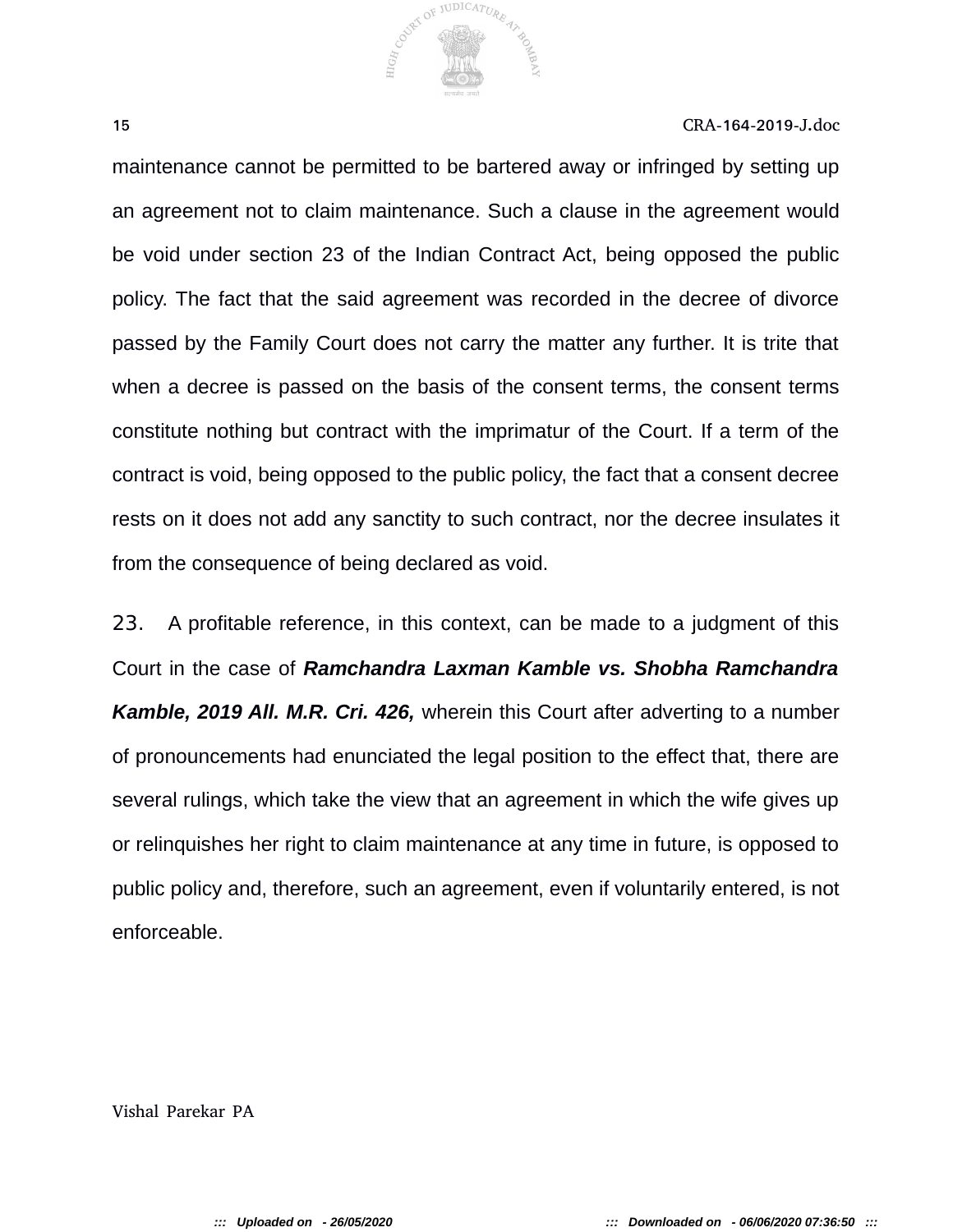

24. The aforesaid legal conspectus leads to an inference that the learned Judge, Family Court was within his rights in negativing the challenge to the claim of Applicant on the count that the Applicant had relinquished her right of maintenance.

25. This propels me to the challenge to the impugned order on the aspects of determination of refusal or neglect on the part of the Respondent and inability of the Applicant to maintain herself. As regards the refusal or neglect on the part of the Respondent to maintain the Applicant, it is not the case of the Respondent that at any point of time, after the decree of divorce, the Respondent had endevoured to make any provision for the livelihood of the Applicant. In the cross examination the Respondent conceded in no uncertain terms that he had not made any provision for the Applicant. The stand of the Respondent, on the other hand, was that in view of the relinquishment of the claim of maintenance the Respondent was not required in law to make a provision for the maintenance of the Applicant. Thus the learned Judge, Family Court was justified in recording a finding that the Respondent had refused or neglected to maintain the Applicant.

26. Smt. Sarnaik, the learned counsel for the Respondent-husband urged with a degree of vehemence that the learned Judge, Family Court totally misconstrued the evidence on record to arrive at a finding that the Applicant was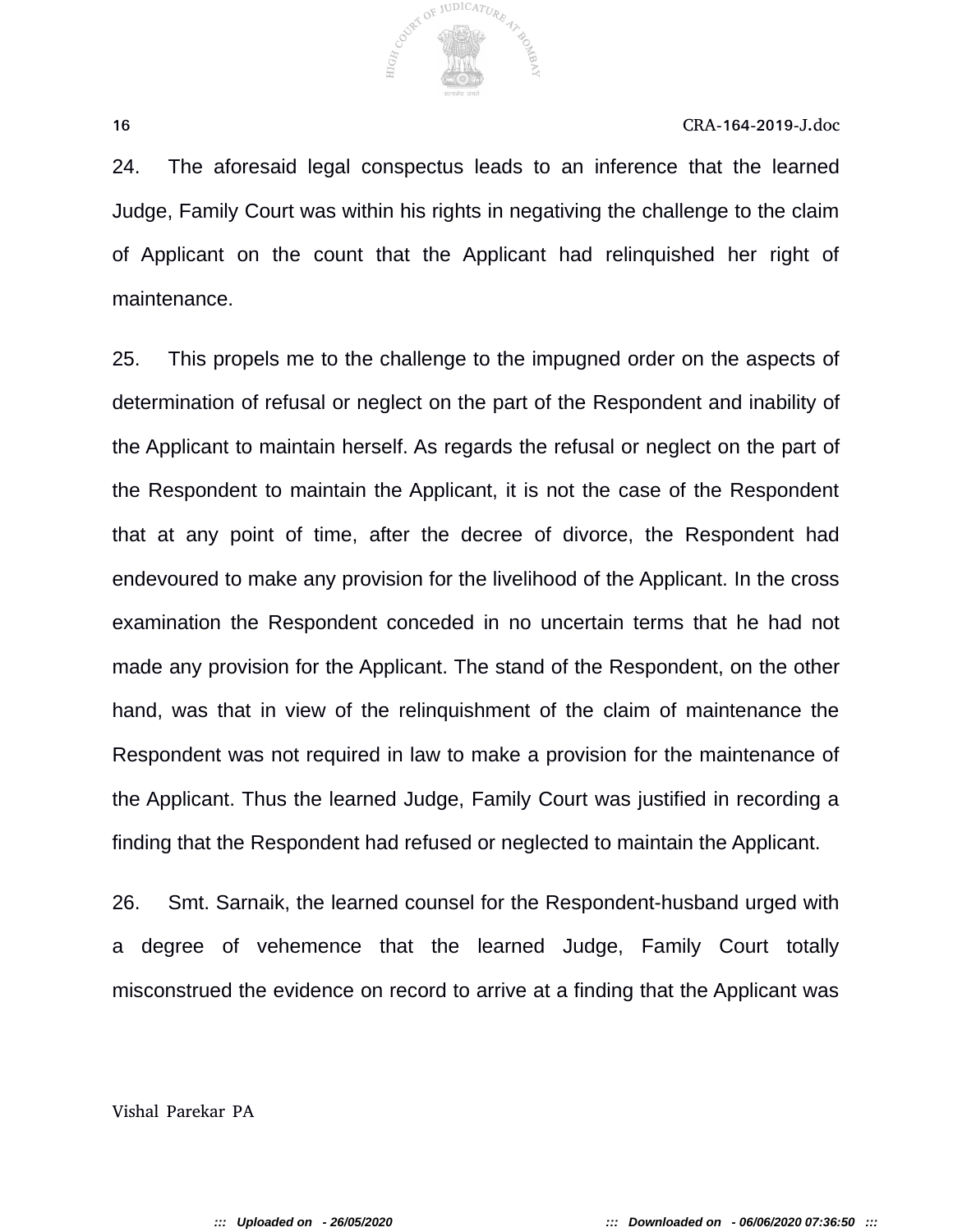

unable to maintain herself. In the face of the admissions during the course of the cross examination that when the decree of divorce was passed the Applicant was carrying on the business under the name and style of "Kalyani Beauty Parlor", and the documents which show that the said business was a running concern, the finding that the Applicant was unable to maintain herself and had no income at all could not have been recorded, urged Smt. Sarnaik.

27. The manner in which the Applicant fared in the cross examination assumes significance. The Applicant conceded in unequivocal terms that when she had filed Petition for divorce by mutual consent, she was running business of beauty parlor from the flat where she was residing at Singhgad road. She conceded that the said business was advertised on certain web-sites like healthfrom.com, pindar.com and sulekha.com. She went on to admit that she had taken courses of beautician and she runs the business under the name and style "Kalyani Beauty Parlor and Training" though she claimed to have never ran a training institute for conducting business of beauty parlor.

28. The aforesaid evidence is required to be appreciated in the light of the attendant circumstances and the time lag. The decree of divorce by mutual consent was passed in the year 2007. The application for award of maintenance came to be preferred in the year 2016. The Applicant was indubitably running a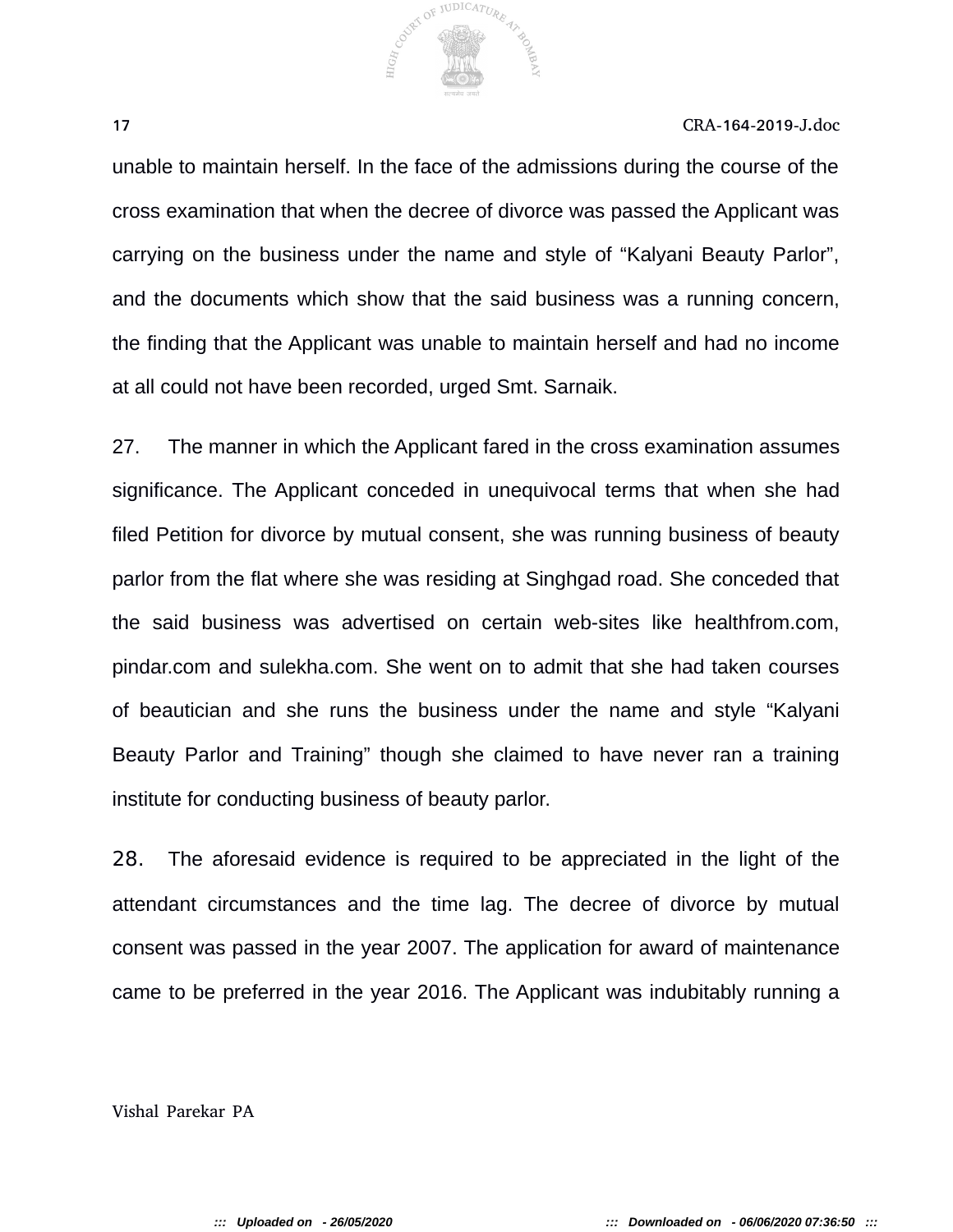

business under the name and style of "Kalyani Beauty Parlor and Training Institute" when the decree of divorce was passed in the year 2007. The said fact of the Applicant being a professional is also noted in the judgment and order passed by the Family Court while granting the decree of divorce.

29. It would be contextually relevant to note that the application is conspicuously silent about the fact that the Applicant used to run the business of Kalyani Beauty Parlor. Assertions are made in the application that the Applicant is jobless, she has no independent source of income and the father of the Applicant has been supporting her financially. In this setting of the matter when the Applicant was running a business when the decree of divorce was passed, it was expected of the Applicant to make averments regarding the circumstances under which the said business came to be closed and at what point of time. It would have been a different matter had the Applicant approached the Court with a case that the income from the said business was not sufficient to sustain her livelihood.

30. The time lag of almost 9 years in approaching the Court with a claim that the Applicant was unable to maintain herself assumes critical significance in this context. Instead it was sought to be suggested to the Respondent during the course of the cross examination that the Applicant had closed the business of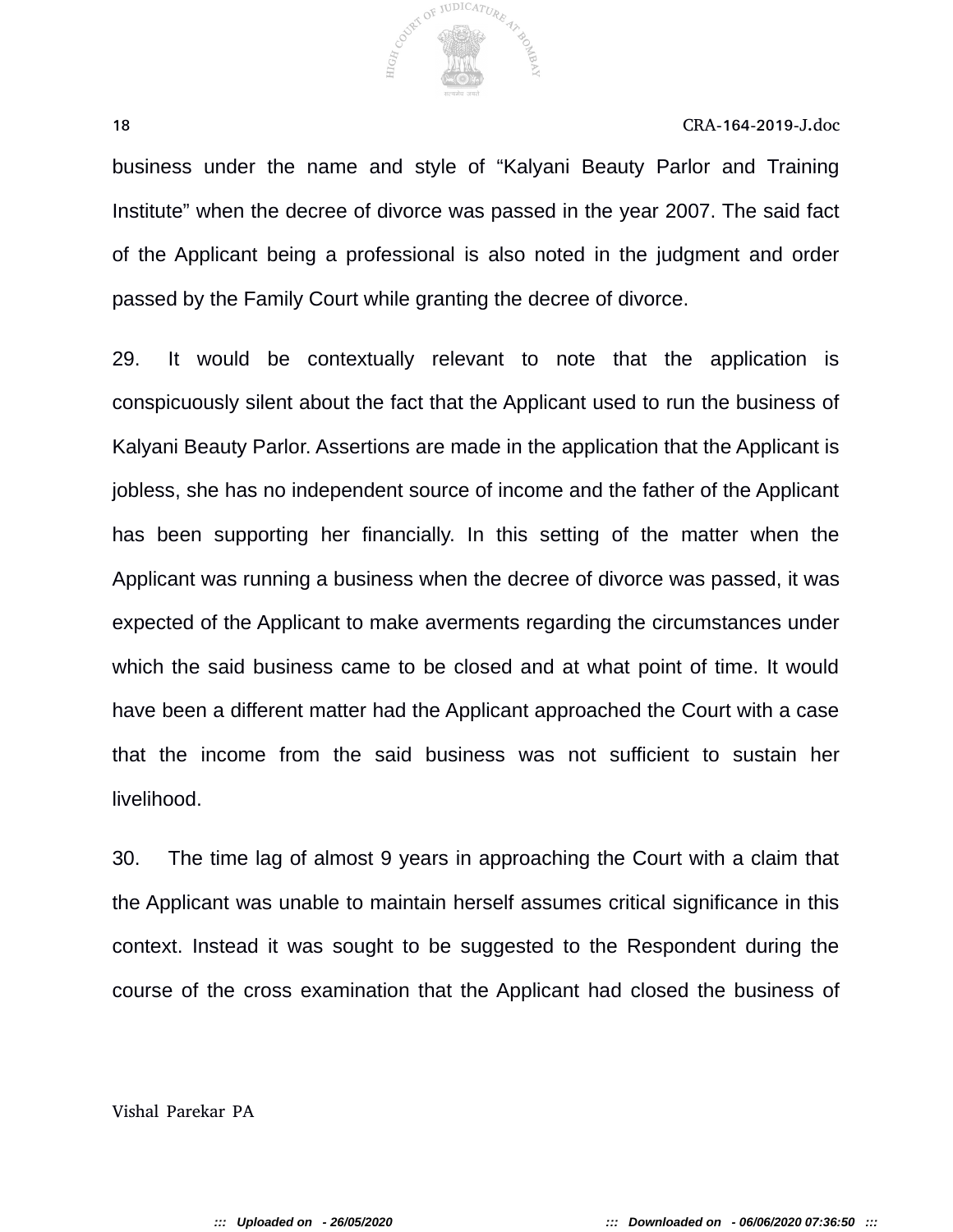

Kalyani Beauty Parlor prior to 8 years. There is neither an assertion in the application nor oath in support thereof, put by the Applicant, to the effect that the Applicant closed the business at a particular point of time and therefore she has not been able to maintain herself since then.

31. The learned Judge, Family Court was of the view that the claim of the Applicant that she had no source of income was reliable and trustworthy and though the Applicant had the necessary qualification and experience, there was nothing to show that the Applicant was running the business of beauty parlor, in praesenti. In my considered opinion in the backdrop of the material on record, the claim of the Applicant that she had no source of income ought to have been accepted by the learned Judge, Family Court with a pinch of salt. The tenor of the evidence and the material on the record suggests that the Applicant was carrying on the said business of Kalyani Beauty Parlor and Training Institute to sustain her livelihood.

32. However, the fact that the wife carries on some business and earns some money is not the end of the matter. Neither the mere potential to earn nor the actual earning, howsoever meager it may be, is sufficient to deny the claim of maintenance. The learned Judge, Family Court was justified in placing reliance on the judgment of the Supreme Court in the case *of Sunita Kachwa vs. Anil*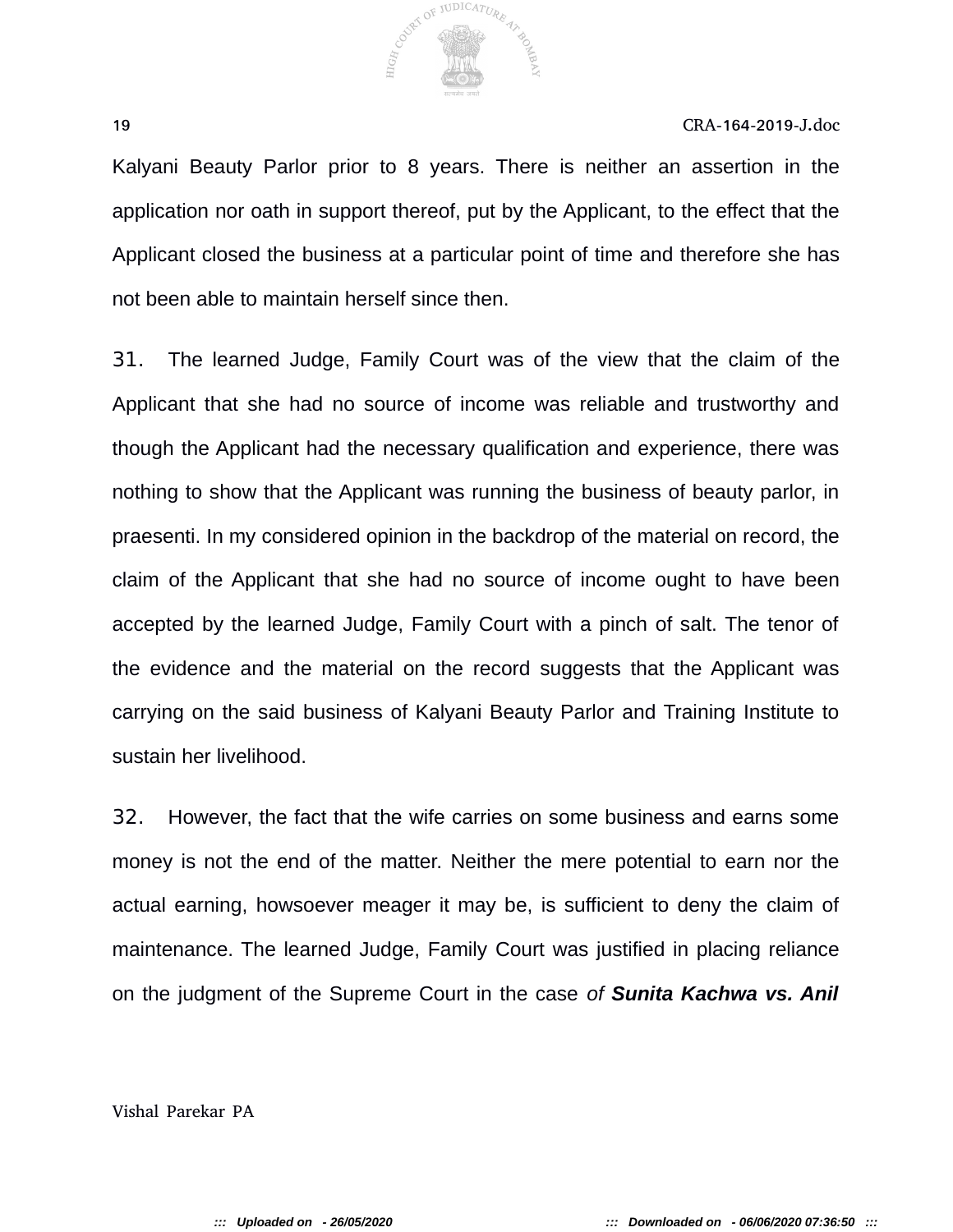

*Kachwa<sup>2</sup>, wherein it was observed that, 'the learned counsel for the respondent submitted that the appellant-wife is well qualified, having post graduate degree in Geography and working as a teacher in Jabalpur and also working in Health Department. Therefore, she has income of her own and needs no financial support from respondent. In our considered view, merely because the appellantwife is a qualified post graduate, it would not be sufficient to hold that she is in a position to maintain herself. Insofar as her employment as a teacher in Jabalpur, nothing was placed on record before the Family Court or in the High Court to prove her employment and her earnings. In any event, merely because the wife was earning something, it would not be a ground to reject her claim for maintenance."*

33. This takes me to the aspect of the quantum of maintenance. The learned counsel for the Respondent-husband submitted that the learned Judge, Family Court unjustifiably drew an inference that the Respondent was earning more than Rs.80,000/- per month. The fact that the Applicant could not lead any evidence that the Respondent owned a plot of land and had a shop premises worth crores of rupees was totally discarded by the learned Judge.

34. It would be suffice to note that the learned Judge after considering the situation in life of the Respondent and the income tax returns filed for the 2 III 2014 (DMC) 878 S.C.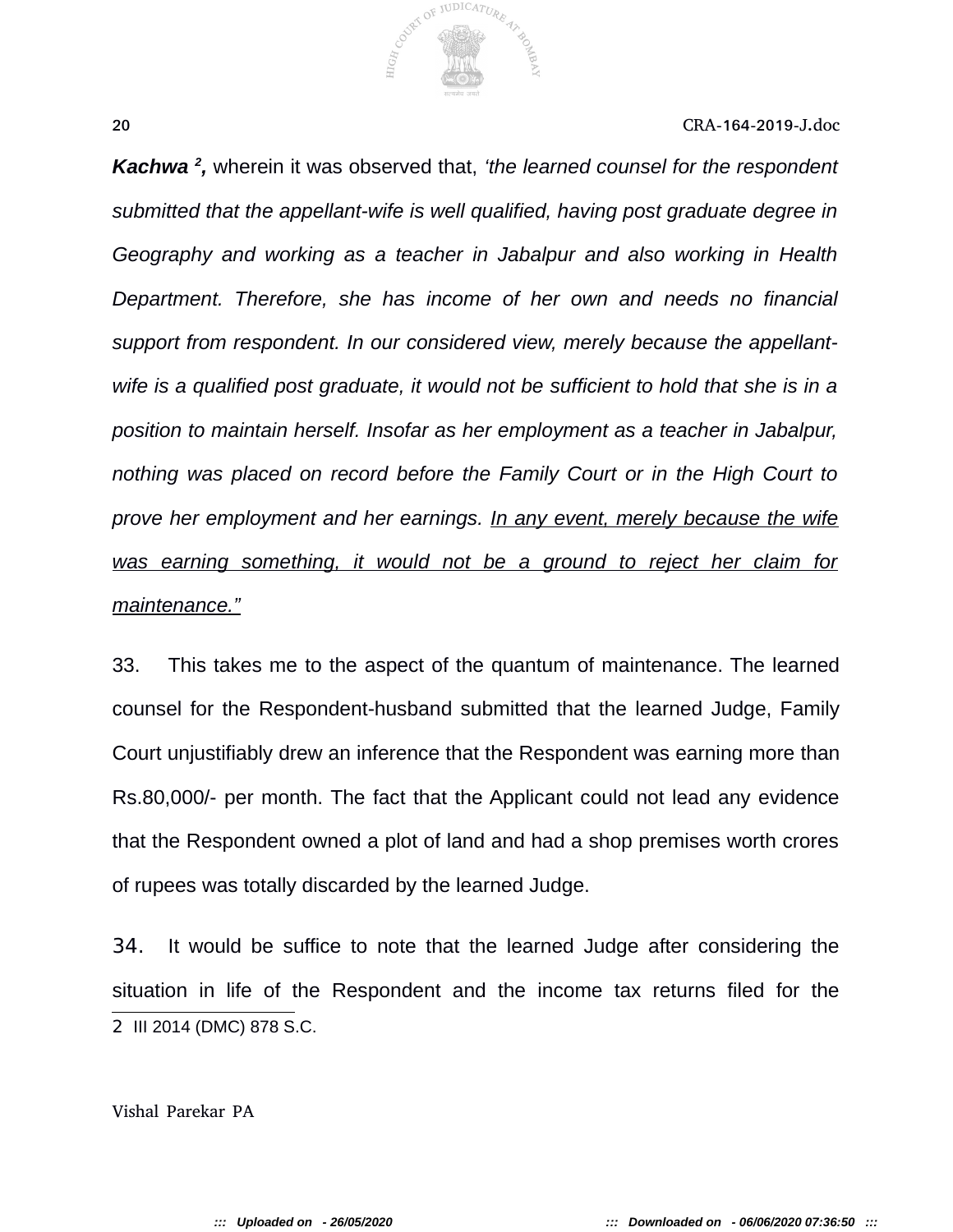

assessment years 2016-2017, 2017-2018 and 2018-2019 as well as the standard of life to which the Respondent was accustomed to, drew a legitimate inference that the Respondent was a man of sufficient means. Indisputably the Respondent had sold one of the shop premises for a consideration of Rs.27 lakhs. The Respondent was dealing in the business of computer hardware. The Respondent was maintaining a four wheeler and a two wheeler. In this backdrop, the inference the Respondent had sufficient means is not unreasonable.

# 35. In the case of *Jasbir Kaur Sehgal vs. District Judge, Dehradun<sup>3</sup>*

the Supreme Court enumerated the factors which are required to be taken into account while determining the quantum of maintenance in the following words:

> *"8 ……………… No set formula can be laid for fixing the amount of maintenance. It has, in very nature of things, to depend on the facts and circumstance of each case. Some scope for liverage can, however, be always there. Court has to consider the status of the parties, their respective needs, capacity of the husband to pay having regard to his reasonable expenses for his own maintenance and those; he is obliged under the law and statutory but involuntary payments or deductions. Amount of maintenance fixed for the wife should be such as she can live in reasonable comfort considering her status and the mode of life she was used to when she lived with her husband and also that she does not feel handicapped in the prosecution of her case. At the same time, the amount so fixed cannot be excessive or extortionate. In the circumstances of the present case we fix maintenance pendente lite at the rate of Rs. 5,000/- per month payable by respondent-husband to the appellantwife."*

> > *(*emphasis supplied)

3 1997(7) SCC 7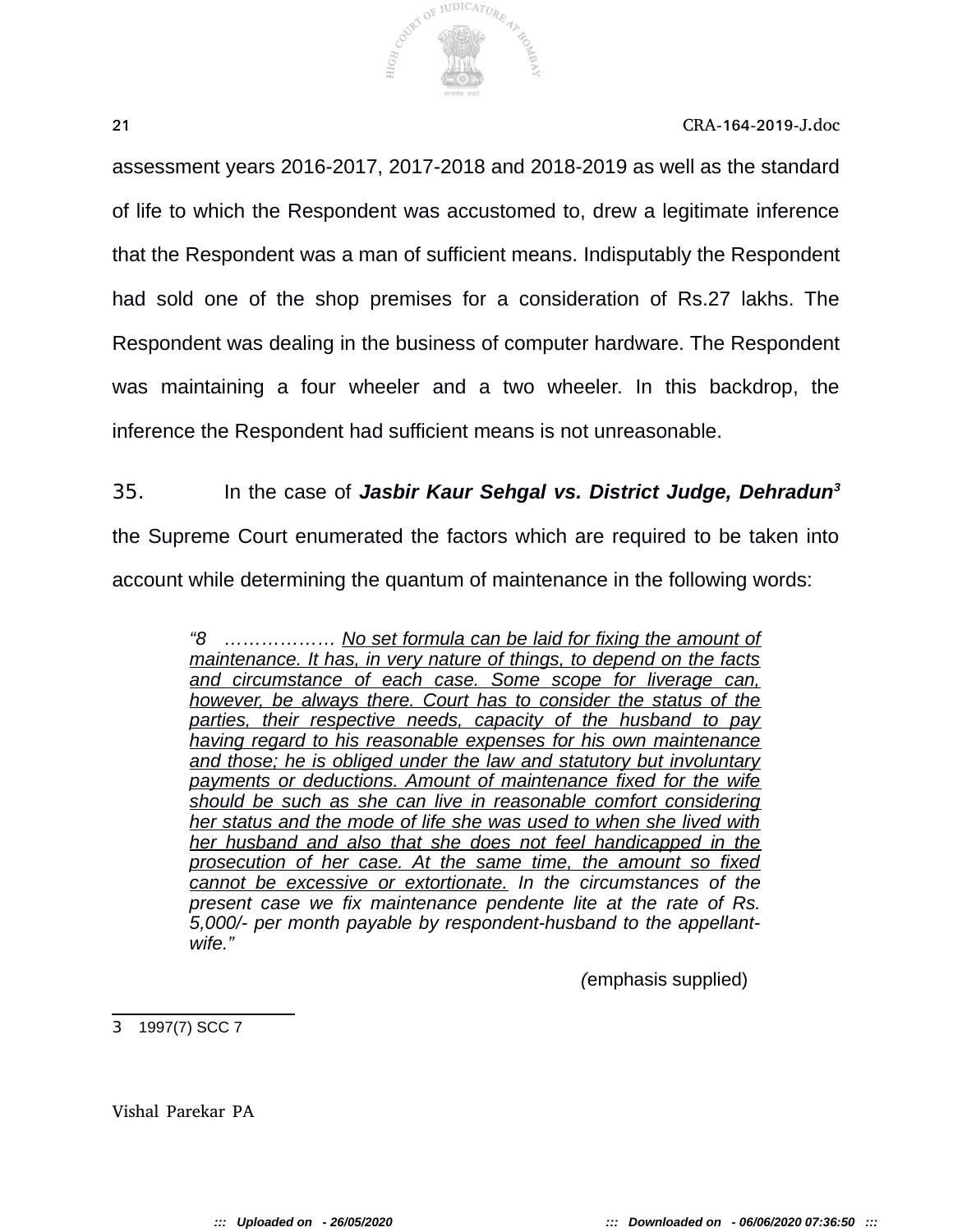



36. In the case of *Shamina Faruqi vs. Shahin Khan<sup>4</sup>*, the Supreme Court expounded the philosophy behind the award of maintenance. The observations of the Supreme Court in paragraph 14 are instructive. They are extracted below :

> *"14 …………………..It can never be forgotten that the inherent and fundamental principle behind Section 125 CrPC is for amelioration of the financial state of affairs as well as mental agony and anguish that woman suffers when she is compelled to leave her matrimonial home. The statute commands there has to be some acceptable arrangements so that she can sustain herself. The principle of sustenance gets more heightened when the children are with her. Be it clarified that sustenance does not mean and can never allow to mean a mere survival. A woman, who is constrained to leave the marital home, should not be allowed to feel that she has fallen from grace and move hither and thither arranging for sustenance. As per law, she is entitled to lead a life in the similar manner as she would have lived in the house of her husband. And that is where the status and strata of the husband comes into play and that is where the legal obligation of the husband becomes a prominent one. As long as the wife is held entitled to grant of maintenance within the parameters of Section 125 CrPC, it has to be adequate so that she can live with dignity as she would have lived in her matrimonial home. She cannot be compelled to become a destitute or a beggar. There can be no shadow of doubt that an order under Section 125 CrPC can be passed if a person despite having sufficient means neglects or refuses to maintain the wife. Sometimes, a plea is advanced by the husband that he does not have the means to pay, for he does not have a job or his business is not doing well. These are only bald excuses and, in fact, they have no*

4 2015 (5) SCC 705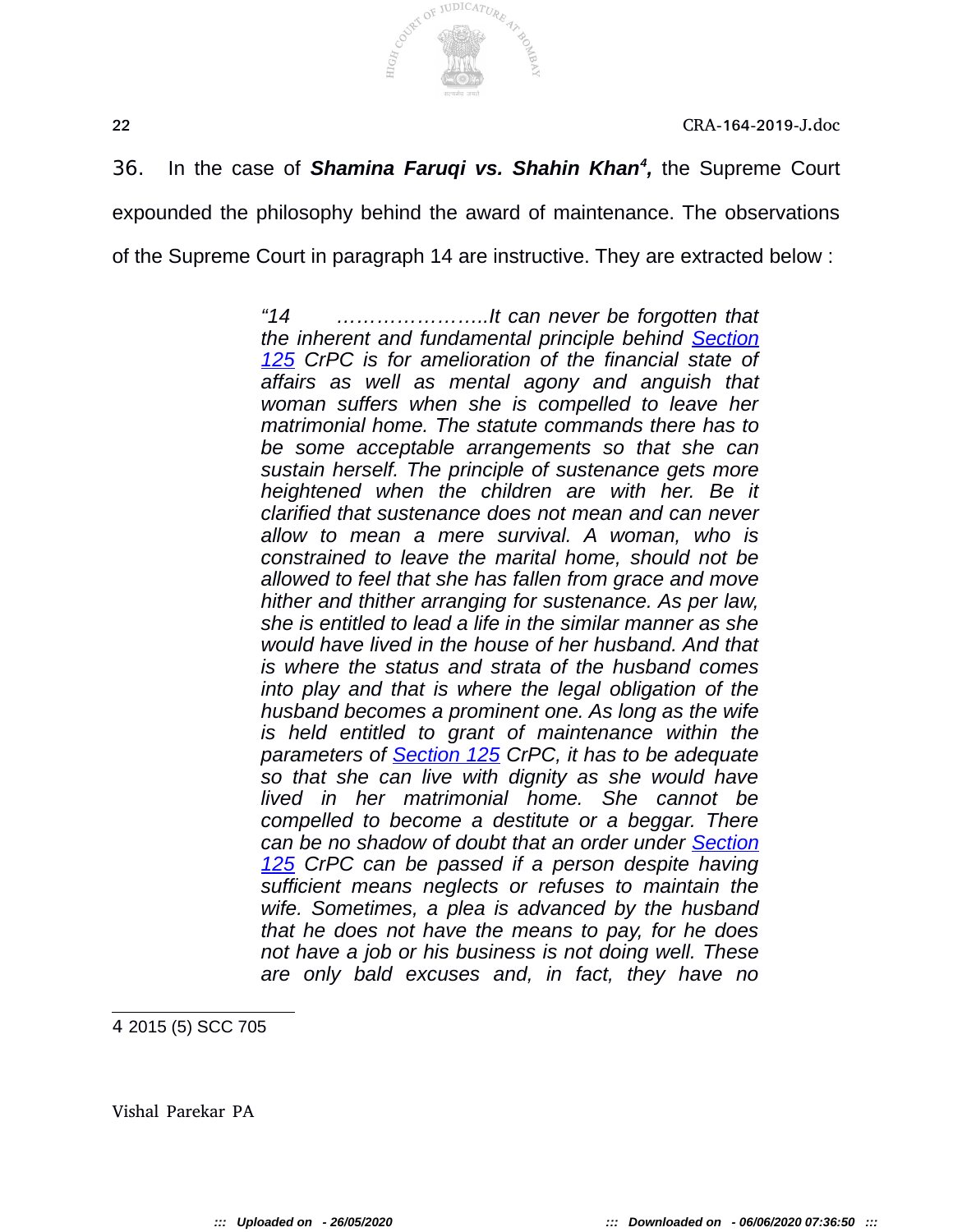

*acceptability in law. If the husband is healthy, able bodied and is in a position to support himself, he is under the legal obligation to support his wife, for wife's right to receive maintenance under Section 125 CrPC, unless disqualified, is an absolute right…..."*

37. In the light of aforesaid exposition of law, reverting to the facts of the case, there is material on record to indicate that after the decree of divorce passed in 2007, the Respondent remarried in the year 2011 and has an issue out of the said wedlock. Conversely, an inference becomes inescapable that the Applicant has been dealing in the business of Kalyani Beauty Parlor and Training Centre and earns some income. In this era of inflationary economy, where the prices of commodities and services are increasing day by day, the income from the business of beauty parlor, which has an element of seasonality, may not be sufficient to support the livelihood of the Applicant, and afford her to maintain the same standard of living to which she was accustomed to when she was residing with the Respondent before the marital tie was disrupted by the decree of divorce by mutual consent. Thus the Applicant is entitled to maintenance from the Respondent even if the Applicant still carries on the business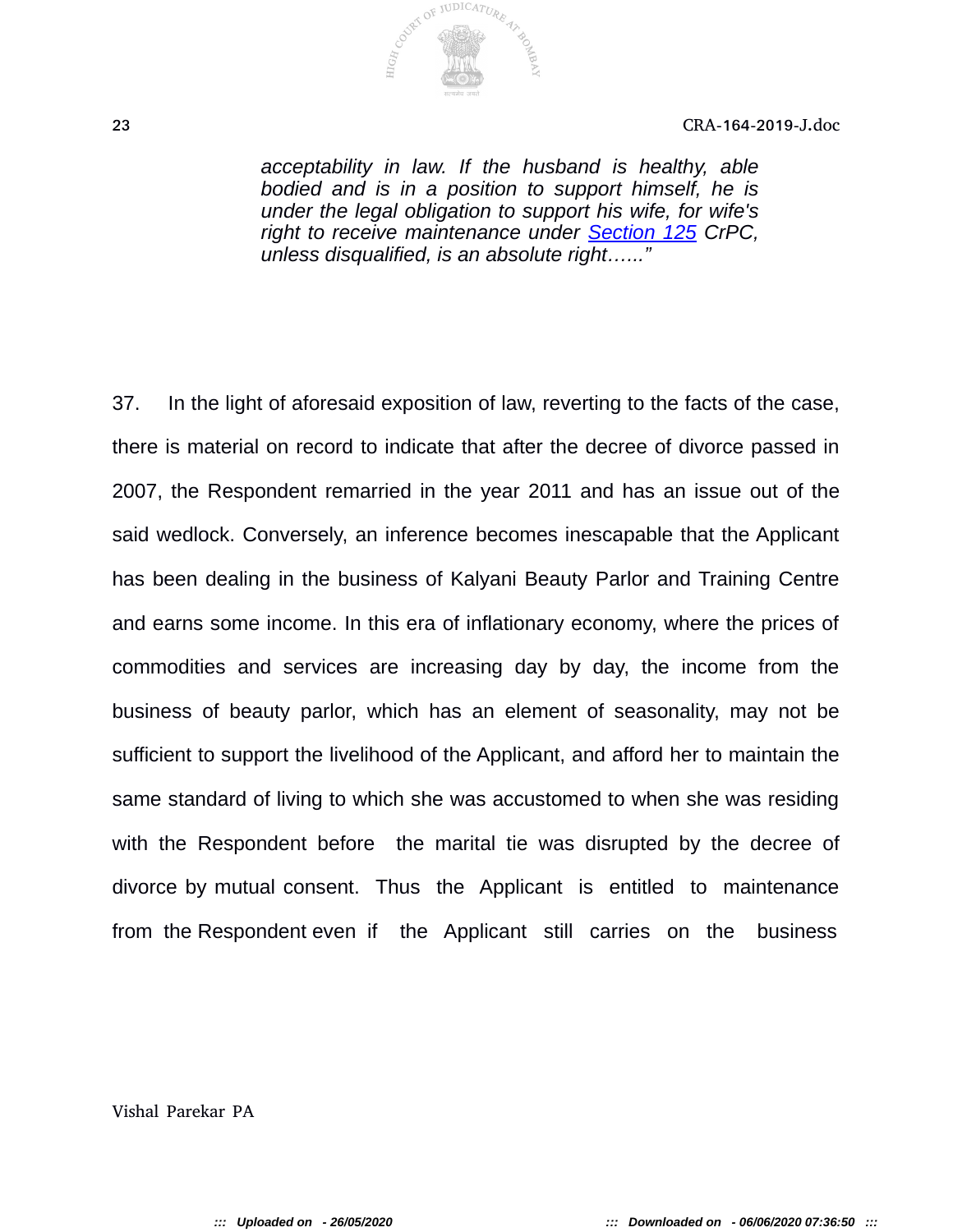

of Kalyani Beauty Parlor and Training Centre and earns some income out of the said business.

38. In the totality of the circumstances and upon consideration of the relevant factors including the income of the Respondent, the number of dependents upon the Respondent, the reasonable wants of the Applicant, in my considered view a sum of Rs. 12,000/- per month would be a reasonable financial support to augment the income of the Applicant.

39. The conspectus of the aforesaid consideration is that there is not only the element of potential to earn but the totality of the circumstances suggest that the Applicant has a source of income. This factor was not adequately considered by the learned Judge, Family Court. Resultantly, the impugned order is required to be interfered with to the extent of the quantum of maintenance. The Revision Application, thus, deserves to be partly allowed to this extent. Hence, the following order :